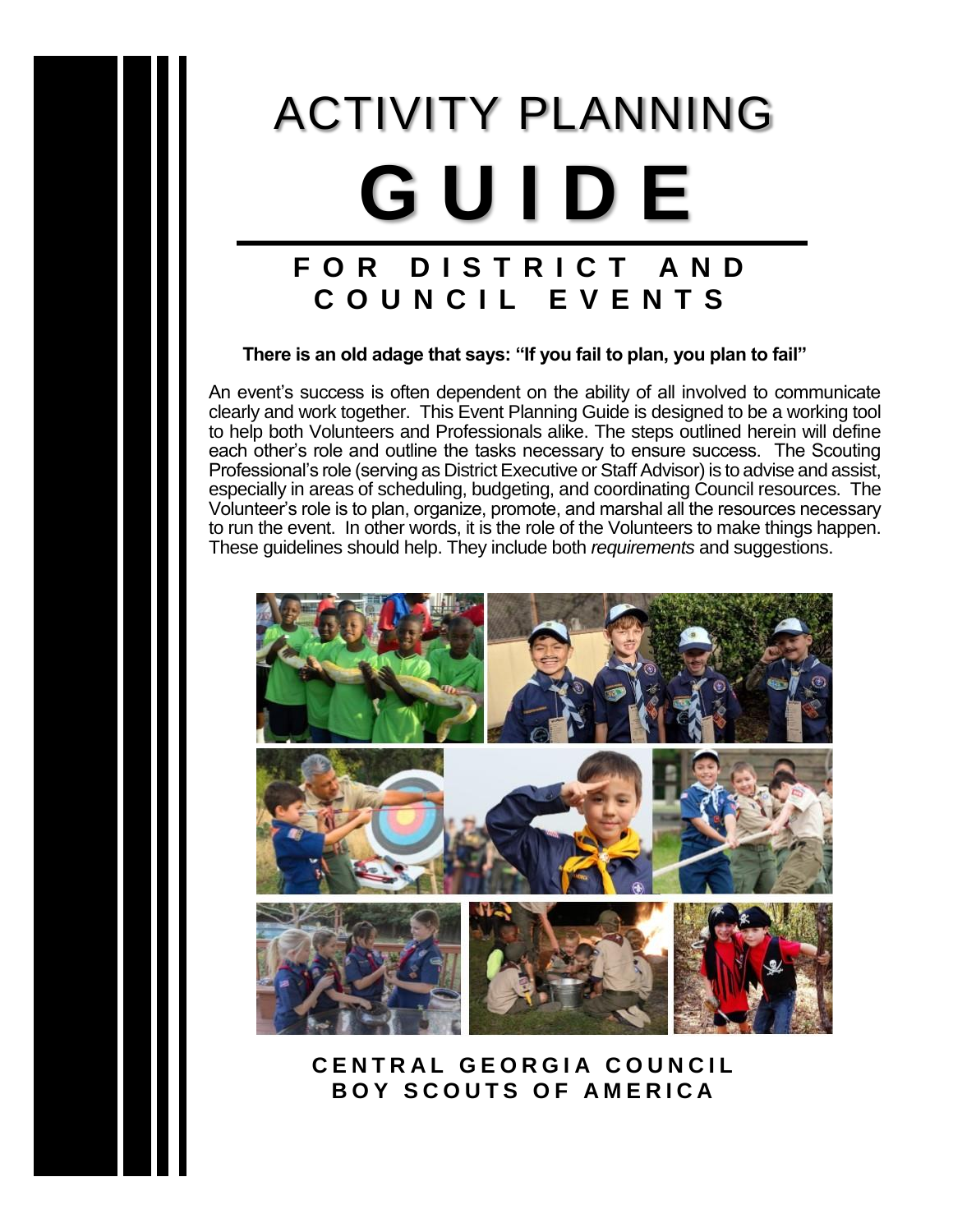# Contents

| 1            |                                                    |    |
|--------------|----------------------------------------------------|----|
| $\mathbf{2}$ |                                                    |    |
|              |                                                    |    |
| 3            | <b>Conducting A Preliminary Planning Meeting 6</b> |    |
|              |                                                    |    |
|              |                                                    |    |
|              |                                                    |    |
| 5            |                                                    |    |
| 6            |                                                    |    |
|              |                                                    |    |
| 7            |                                                    |    |
|              |                                                    |    |
| 8            |                                                    | 20 |
|              |                                                    |    |
|              |                                                    | 25 |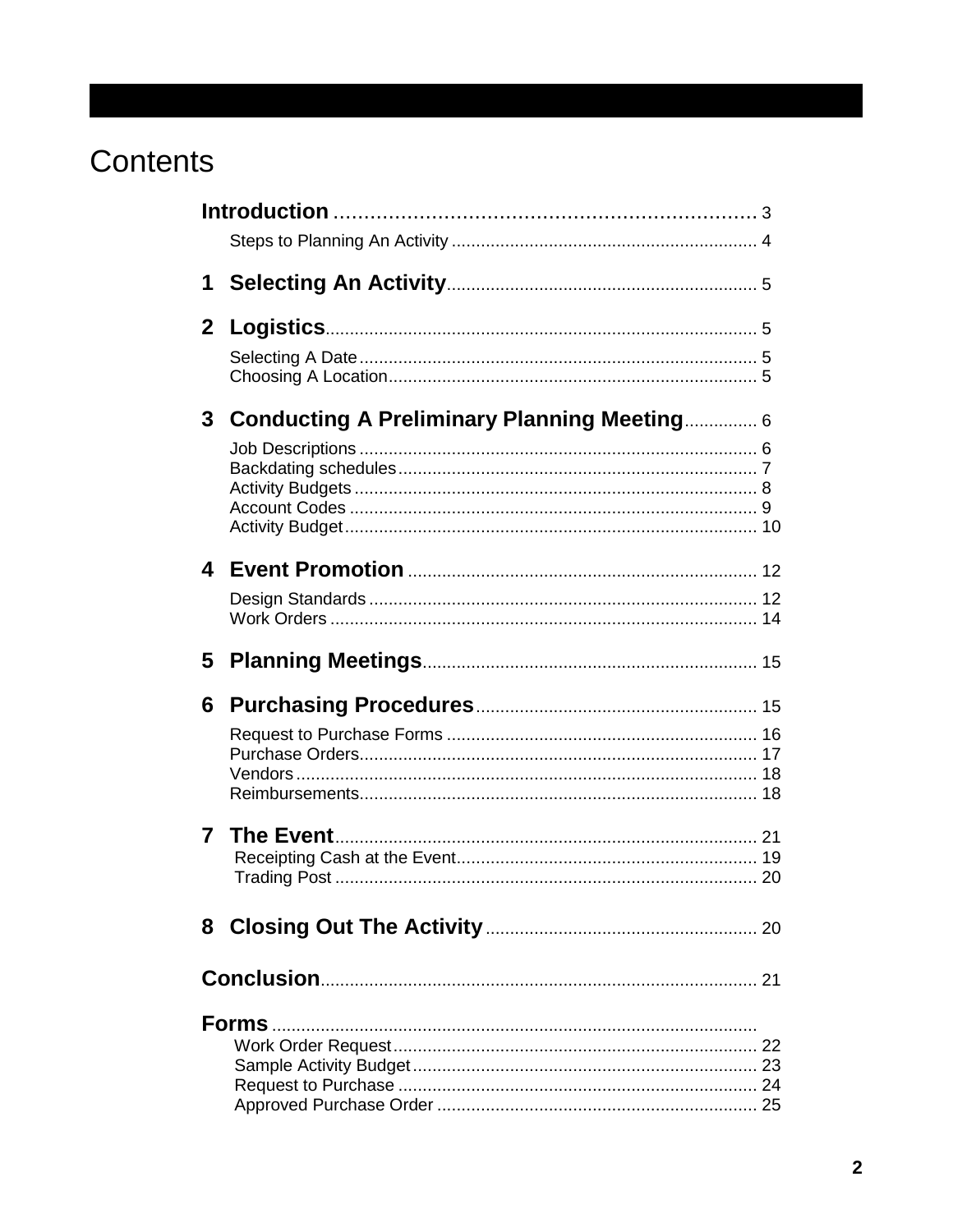## **Introduction**

The Activity Planning Guide outlines the steps and procedures to follow in planning, conducting, and closing out a district or council event. This manual will assist the Activity Committee Chairperson, the Council Vice President or District Chairman to whom the committee is responsible to, and the Council Staff Adviser to the event.

It is the vision of the Central Georgia Council to provide every youth member a safe, meaningful, fun activity. Conducting an activity in the Boy Scouts of America represents a partnership between a committee of volunteers and the policies and procedures of the Boy Scouts of America. All events, district or council, is at the discretion and approval of the Central Georgia Council Executive Board. Events not complying with standards may result in an activity being not approved or cancelled.

The total financial health of the council relies on the financial success of all events and activities, which comprise the council budget. Therefore, each activity must be selfsustaining. The procedures included in this manual help to assure participants of activities that their funds are being used properly and for the purpose intended. By making the council aware of all transactions, the council will be able to assist vendors and participants who may request payments and refunds.

Controls regarding cash receipts, income, expenses are mandated by the Accounting Guide for Non Profits of the Financial Accounting Standards Board (FASB), the Internal Revenue Service for a 501(c)3 organization, the Central Georgia Council Executive Board, and by the National Council of the Boy Scouts of America.

Throughout this guide, references will be made to the Council Stewardship Manual. This manual outlines the fiscal management procedure of the Central Georgia Council, Boy Scouts of America. Policies regarding activity receipts, expenses, cash controls etc, not addressed in this guide may be referenced through the Council Staff Adviser and the Stewardship Manual.

Several Booklets are available from the Boy Scouts of America to help specialized or specific events. For example, Recognition Meetings, Day Camp, Camporee, and Webelos Woods have their own guidebooks. These manuals serve as a secondary resource to this Activity Planning Guide. Further information is available in the Activities and Civic Service Committee Guide, No. 33082C. This reference outlines the responsibilities of the Council and District Activities and Civic Service Chairmen.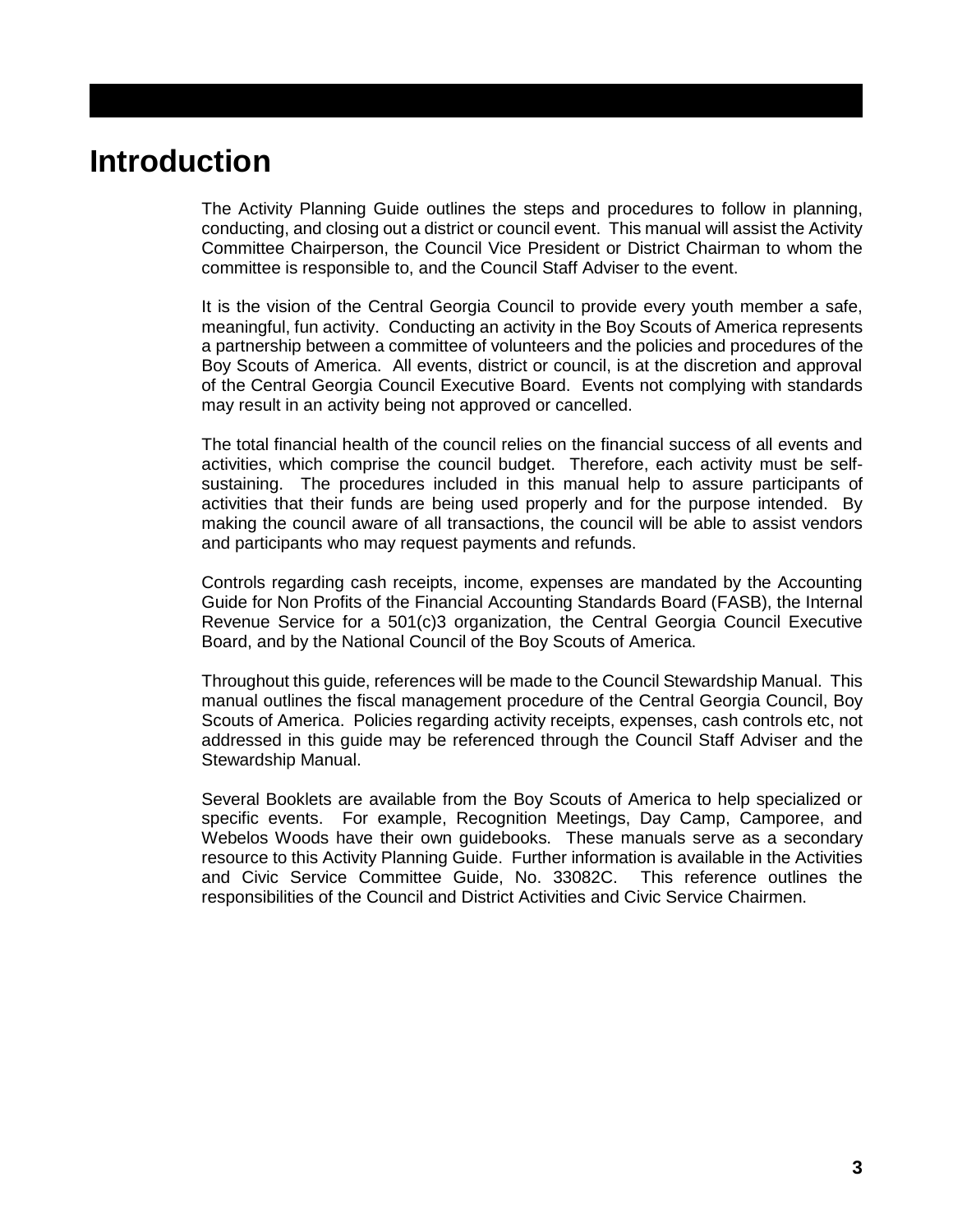## **Steps to Planning an Activity**



## **Select An Activity**



## **Logistics**



## **Conduct a Preliminary Planning Meeting**

Review Chairman Job Description Review last year's report of the activity Build a backdating schedule Create an activity budget Review purchasing procedures Complete initial Purchase Request forms Establish a plan for promoting the event Review staffing needs Set up committee meeting schedule

#### **Promote the Event** 4

Draft promotional materials Secure Council approval of promotional flyers Open an Activity Folder Complete work orders for printing and mailing Distribute materials to units

## 5

7

6

## **Conduct Activity Planning Meetings**

Review purchasing procedures with staff Follow promotion plan Coordinate efforts of Staff

## **Make Purchases**

Follow purchasing procedures

## **Conduct Event**

Receipting cash at an activity Trading Post guidelines

#### **Close Out Activity** 8

Finalize all financial transactions, orders, and purchases Conduct committee evaluation meeting Complete final activity report with Staff Adviser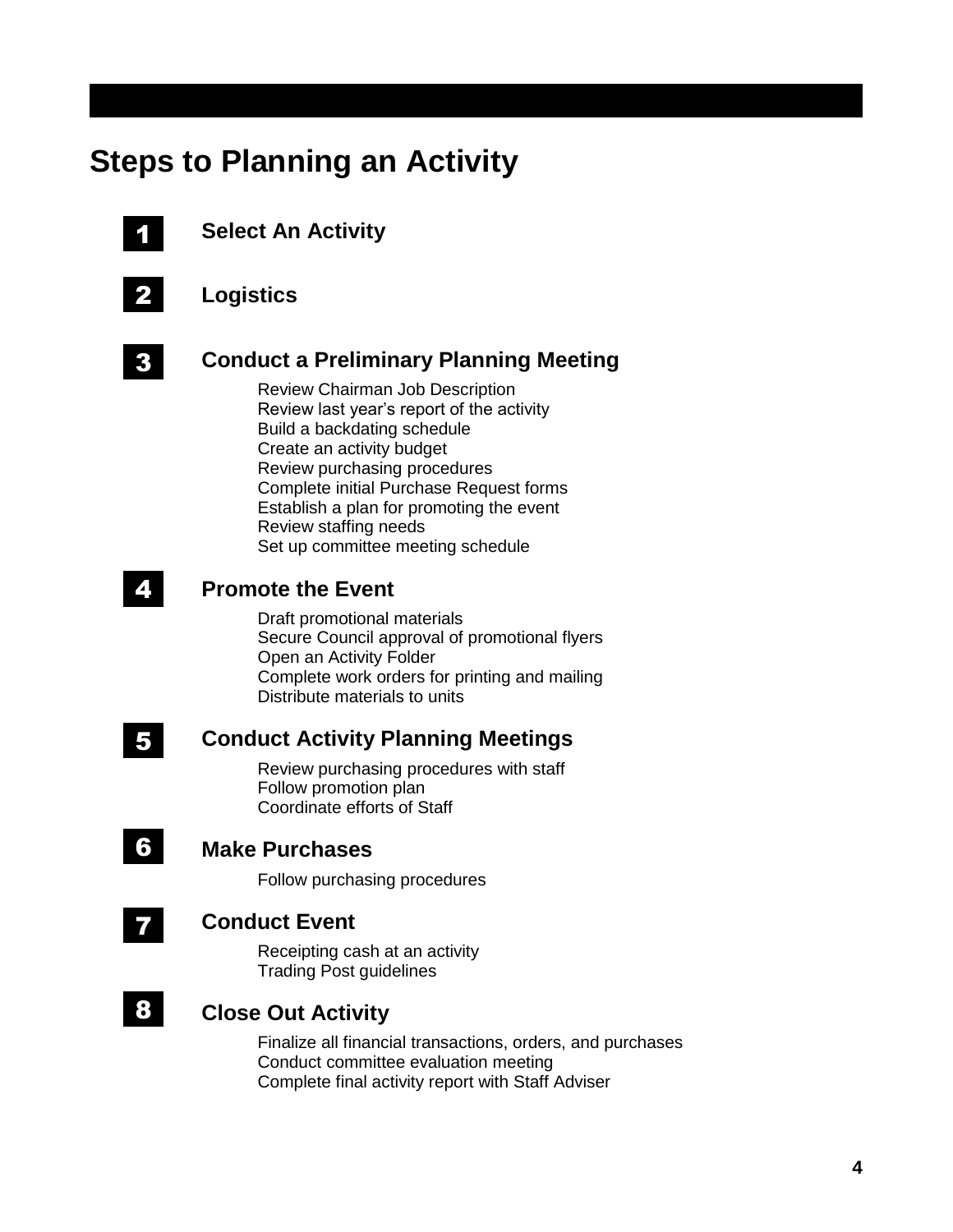# **Selecting An Activity**

Activities for youth and leaders are selected by a district committee in coordination with the council program committee.

It is important to keep in mind that activity or events have specific and well-defined objectives. A training course should provide enough information to assist adult leaders in fulfilling their position responsibilities, where a Camporee provides participants a method for experiencing Scout fellowship, competition, skill development, and fun. Before an activity is selected, it must first be asked does this activity take the place of regular unit programs or does it supplement programs where units may not be able to conduct this activity on their own? It is not the responsibility of a district or council to provide events just to have them. Activities are planned to assist unit leaders in providing an ideal year in Scouting for youth and families.

During the annual planning process, district and council activities are submitted to the Council Program Committees for review. Approved activities are included in the annual council calendar and distributed to unit leaders. The Executive Board has final approval of the calendar. The appropriate Council committee must approve activities not included in the calendar at least 120 days in advance.

# **Logistics**

## **Recruit a Chairman**

District Activity & Event Chairmen are recommended by the District Key 3, comprised of the District Chairman, District Commissioner and District Executive, with final approval made by the Scout Executive. The Council Vice President of Program, Council President, Council Activity Chairman and Scout Executive approves council Activity & Event Chairmen. Activity Chairmen serve a one-year term and must be approved for each successive year. Following the event, the activity chairman may make a recommendation for next year's chairman.

## **Selecting the Date**

Once a date is submitted to the Council Executive Board and it is approved and published in the annual calendar, dates for activities cannot change. If the chairman or location is unavailable, this does not constitute a valid reason for changing a date. During the unit annual planning process, units are scheduling far in advance, what and when they will participate in activities. If a chairman or location becomes unavailable, choose a new chairman and/or a new location.

## **Choosing a Location**

Choosing a location can sometimes be a difficult task. Does the location provide enough parking, enough campsites and program area, does it have sanitation facilities? Is there a cost? All activities should find locations that are free or less expensive. Paying for a site can add substantial costs to the youth and family. It is not the intent of the BSA to pay for sites just because they are "perfect." Look for sites where Scouting can make an impact, for instance can a service project be done. In all cases, a contract must be negotiated between the chairman, staff adviser, and the location with final approval by the Scout Executive.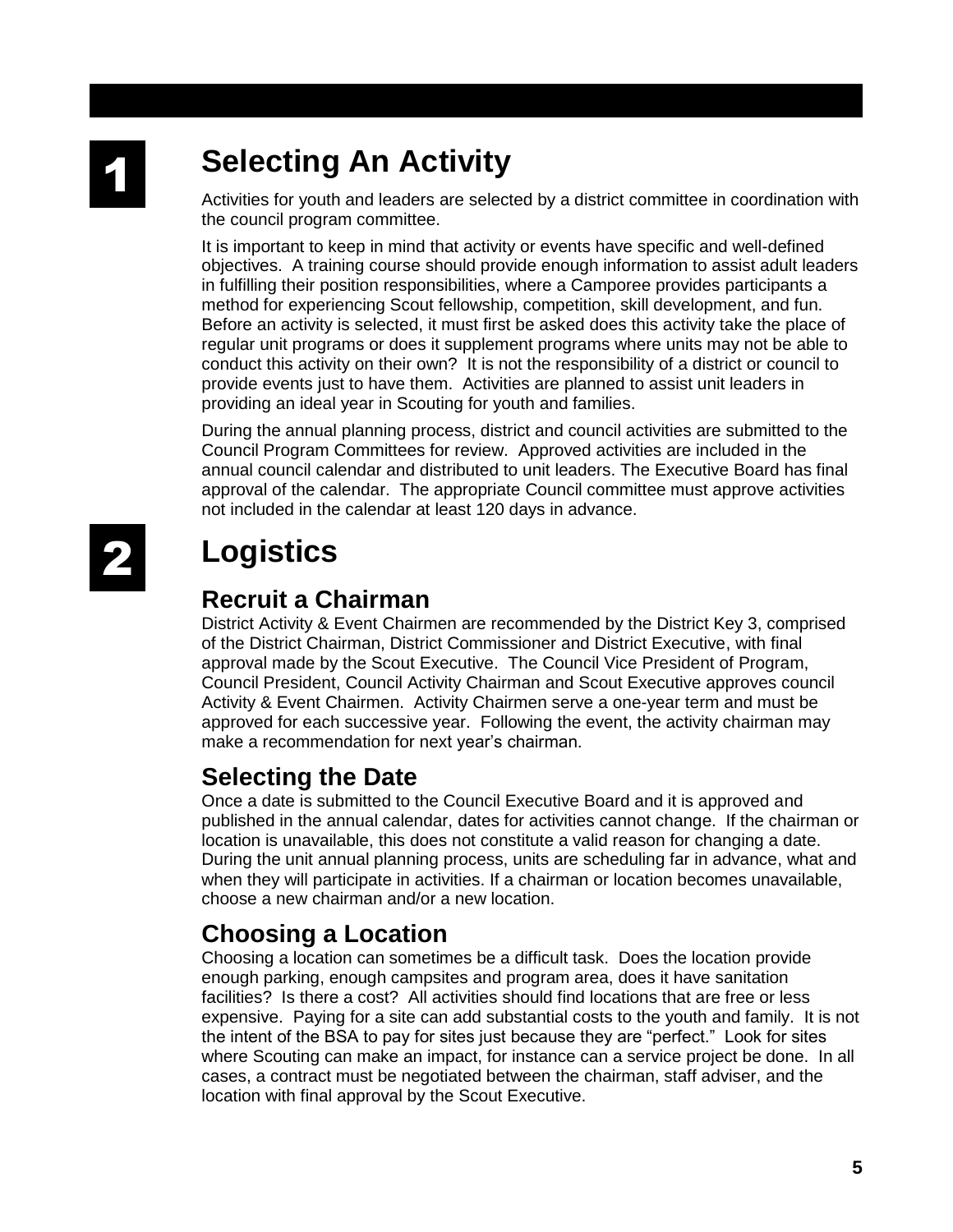# **Conduct A Preliminary Planning Meeting**

The Activity Chairperson and Staff Adviser will conduct a planning meeting 120 days prior to the event. A revised budget is developed along with the promotional flyer, work orders for printing and mailing, and purchase orders and check requests completed. If done properly, this meeting will produce the greatest amount of success and reduce the amount of effort needed for your event.

All purchase and check requests are subject for review with final approval by Scout Executive or his/her designee. An inventory of supplies should be completed to ensure no purchase is duplicated.

## **Review Chairman Job Description**

Before a chairman can effectively begin his or her task, they must first understand what is expected of them. Each activity will require a detailed job description (Be sure to create a job description for each position a staff member is recruited.

| <b>Central Georgia Council</b>                | <b>Boy Scouts of America</b><br><b>Event/Activity Chair Job Description</b>                                                                                                                                                                                                                                                                                                                                                                                                                                                                                                                                                                                                                                                                                                                                                                                                                                                                                                                                                                                                                                                                                                                                                                                                                                                                                                                                   |  |  |
|-----------------------------------------------|---------------------------------------------------------------------------------------------------------------------------------------------------------------------------------------------------------------------------------------------------------------------------------------------------------------------------------------------------------------------------------------------------------------------------------------------------------------------------------------------------------------------------------------------------------------------------------------------------------------------------------------------------------------------------------------------------------------------------------------------------------------------------------------------------------------------------------------------------------------------------------------------------------------------------------------------------------------------------------------------------------------------------------------------------------------------------------------------------------------------------------------------------------------------------------------------------------------------------------------------------------------------------------------------------------------------------------------------------------------------------------------------------------------|--|--|
| <b>Function:</b>                              | Provide leadership for the Event                                                                                                                                                                                                                                                                                                                                                                                                                                                                                                                                                                                                                                                                                                                                                                                                                                                                                                                                                                                                                                                                                                                                                                                                                                                                                                                                                                              |  |  |
| <b>Responsible to:</b>                        | Vice President of Program, Council Activity Chairman & District Executive/Staff Advisor                                                                                                                                                                                                                                                                                                                                                                                                                                                                                                                                                                                                                                                                                                                                                                                                                                                                                                                                                                                                                                                                                                                                                                                                                                                                                                                       |  |  |
| <b>Works with:</b>                            | <b>District Executive and Event Staff</b>                                                                                                                                                                                                                                                                                                                                                                                                                                                                                                                                                                                                                                                                                                                                                                                                                                                                                                                                                                                                                                                                                                                                                                                                                                                                                                                                                                     |  |  |
| <b>Responsibilities:</b>                      | Recruit and direct team members to accomplish the necessary tasks and ensure the<br>event is properly staffed:                                                                                                                                                                                                                                                                                                                                                                                                                                                                                                                                                                                                                                                                                                                                                                                                                                                                                                                                                                                                                                                                                                                                                                                                                                                                                                |  |  |
|                                               | Scouting is fun!<br>$\bullet$<br>Work with Staff Advisor to recruit the following Vice Chairs:<br>Vice Chair of Program: established theme and preparation, determine<br>$\circ$<br>facilities, program supplies, and equipment needed<br>Vice Chair of Support Services/Staging: physical arrangements, health and<br>$\circ$<br>safety, and work with the Event Chair and Staff Advisor for the overall<br>budget of the event<br>Vice Chair of Promotion: publicity, registration, getting units involved<br>$\circ$<br>Establish a meeting schedule of event committee and ensure the vice chairs<br>$\bullet$<br>established meeting of the subcommittee to accomplish the goals of the Cub-O-Ree<br>Make sure the activity or event staff members follow national and local policies and<br>$\bullet$<br>Guide to Safe Scouting<br>Create and distribute approved promotional materials to leaders and Scout families<br>٠<br>Implement and follow council budgeting and purchasing policies:<br>$\bullet$<br>Develop and review the budget with the District Executive<br>$\circ$<br>Follow proper purchase order procedures for any expenditures (must work<br>$\circ$<br>with District Executive or no purchases will be reimbursed)<br>Event is closed out completely<br>$\circ$<br>Event Chairs should always remember that the <b>volunteer</b> role in events is to plan, organize, promote, and |  |  |
| marshal all other resources to run the event. |                                                                                                                                                                                                                                                                                                                                                                                                                                                                                                                                                                                                                                                                                                                                                                                                                                                                                                                                                                                                                                                                                                                                                                                                                                                                                                                                                                                                               |  |  |

\*The role of the **Staff Advisor** is to advise and assist especially in areas of scheduling, budgeting, and coordinating council resources.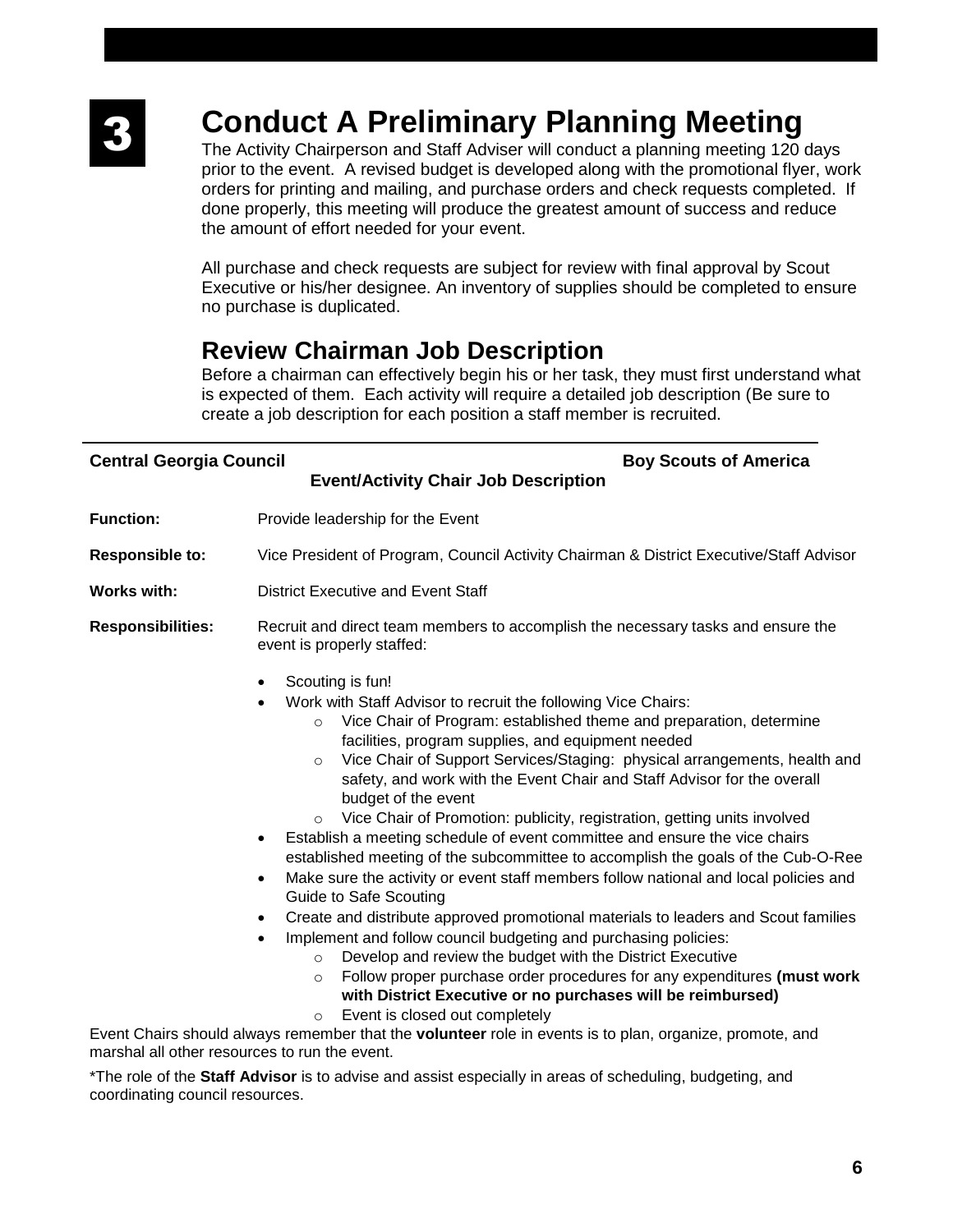## **Review Last Year's Report of the Activity**

The Staff Adviser will provide details for last year's event. Included will be a close out report, a final budget with a forecasted budget for this year, and copies of the promotional flyer.

## **Build a Backdating Schedule**

A backdating calendar will assist the chairman, the district executive and the event committee to keep on track for the event. It also helps ensure that items are ordered on time, materials ready, and people are in place to make the event successful. A specific schedule should be created for each activity.

#### *Backdating Schedule*

\_\_\_\_\_\_\_\_\_\_\_\_\_\_\_\_ ACTIVITY

- -210 Recruit Chairperson
- -180 Select Location, Date
- -150 Recruit Committee
- -120 Preliminary Planning Meeting Prepare Budget Develop Promotional Materials
- -90 First Committee Meeting Submit Request to Purchase Forms Order Patches, Supplies, etc. Promote in Newsletter & Roundtable
- -75 Distribute Media Releases Submit Work Orders for Printing
- -60 Second Committee Meeting Promote in Newsletter & Roundtable Mail Registration Forms to Units
- -45 Call Units
- -30 Promote in Newsletter & Roundtable Third Committee Meeting
- -20 2nd Call to Units
- -15 Registration Deadline Reconfirm Physical Arrangements Reconfirm Staff Members
- -5 Final Check on Details
- 0 Activity
- +7 Return Equipment Turn in registrations and money Send Thank You Letters Submit Final Bills, Invoices, etc.
- +14 Host Evaluation Meeting Prepare Close Out Report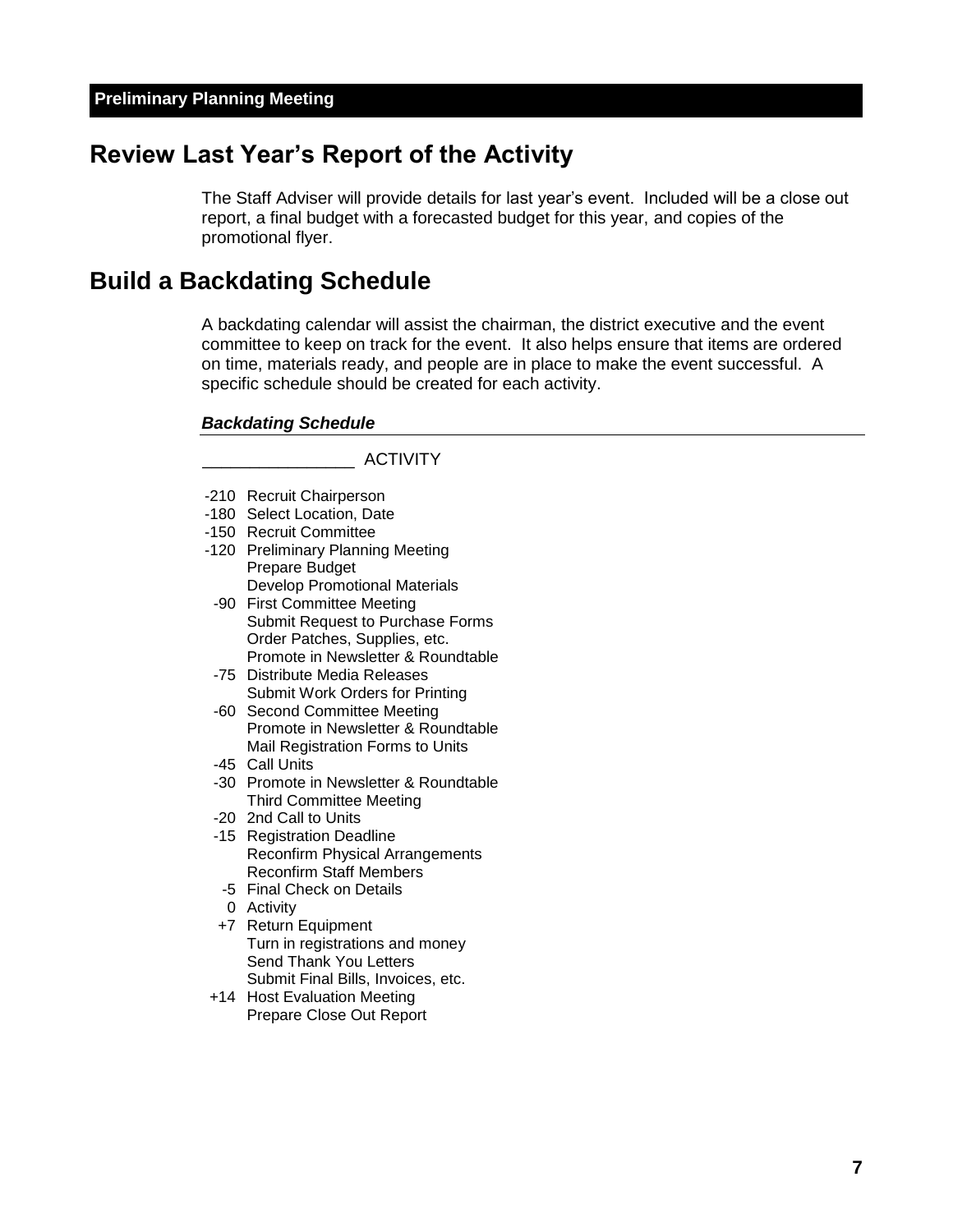## **Create An Activity Budget**

Using the forecasted budget from last years event, the Chairman and Staff Adviser prepares a draft budget. Use the Budget Planning and Accounting Form (Exhibit 3-4), to prepare a budget for this year's event. On the new form, list the actual budget from last year and then conservatively estimate for this year.

## **Review Fees**

Budget planning is a collaboration process between Chairman and Staff Advisor. Both must agree before presenting budget to District Activities & Civic Service Chairman, District Commissioner and District Chairman; with final approval by Scout Executive or his/her designee. Council activities and event budgets must be submitted to Vice President of Program, Activities & Civic Service Chairman and Council Outdoor Program Chairman; with final approval by Scout Executive or his/her designee.

Estimate attendance based on prior years. Do not plan for 100% attendance of the eligible participants. For example, the district has 1000 Boy Scouts, and the past five years attendance at the Camporee has been 400 – 500 Scouts. It is recommended that you conservatively plan for no more than 500 – 550 Scouts.

For most activities, it is better to determine expenses before setting a fee. If the expenses are to high, recalculate until a reasonable fee can be established for all participants.

Set the fee structure for all participants. Be sure to plan for late participants, adult and staff fees. **Everyone who participates in an activity should pay his or her own way, including the staff adviser**. Staff recognition should be meaningful, but not the main expense of the budget.

## **Determine Expenses**

Based on an estimated attendance, it is now possible to determine expenses. Next set the income fee to cover these expenses. The last two expense items are a percentage of the income fees. Every activity must include a 20% Indirect Overhead Cost. This covers the cost for council supplied items such as liability and accident insurance, incidental copying, telephone calls, office supplies and office staff time. To complete the budget it is important to include a 10% contingency fund. This will cover unforeseen expenses or lower than expected attendance. After including these two expenses, budget for the event to break even.

## Using Accounting Codes 1-XXXX-XXX-20

Income and expense account numbers are four digit codes. These account numbers are helpful in keeping track of specific transaction items used to operate the event. Each activity is also assigned a three-digit Project Code or Activity ID number that identifies the event to the council accounting department. Accounting Codes are used in the budget, on purchase request forms, purchase orders, and when identifying receipts for reimbursement. For some activities, there are additional account numbers available. For instance, camps have numbers for National Camp School. The Staff Adviser can provide additional numbers if necessary.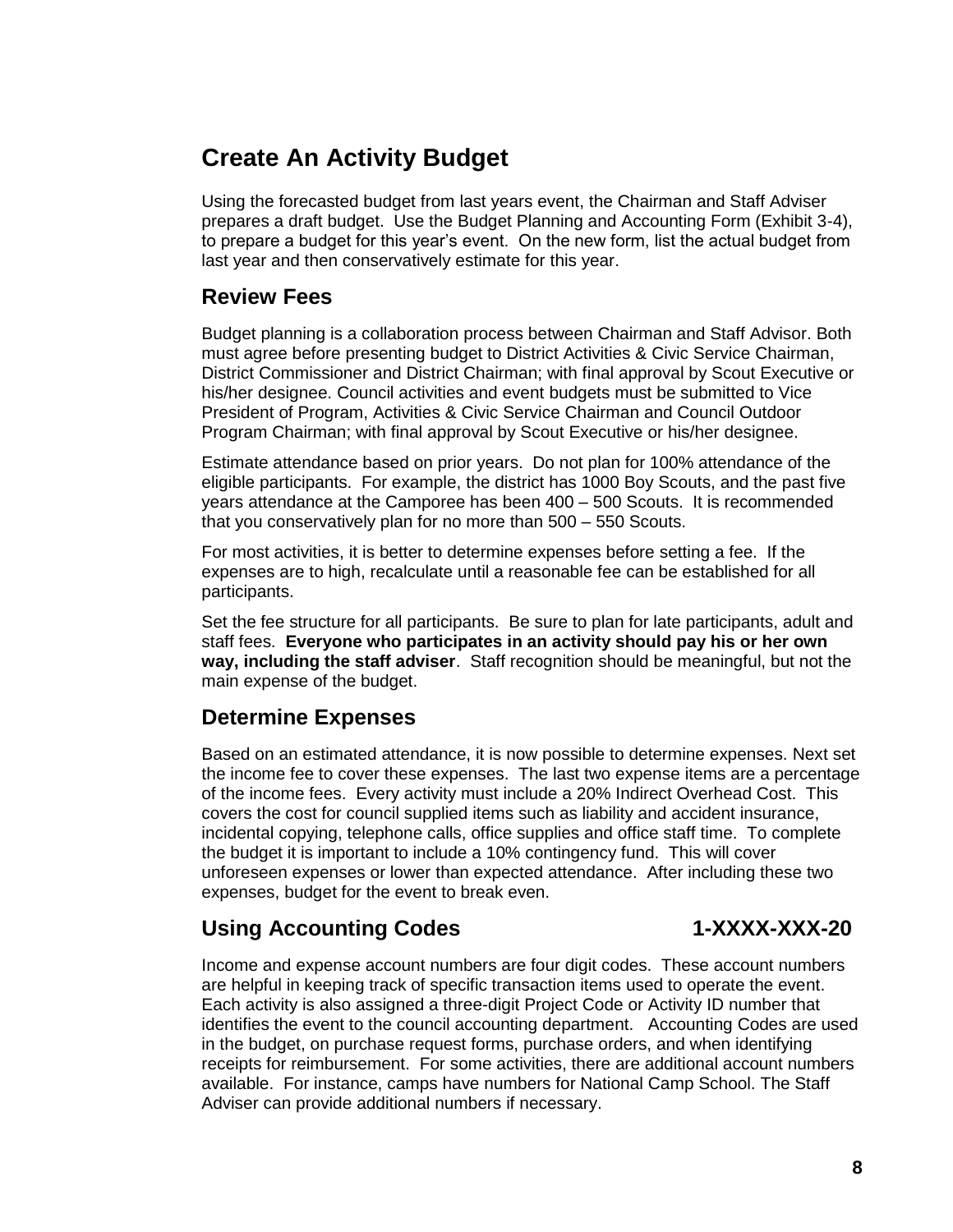## **Account Number Description**

All income for an activity is credited to 6801. This number is followed by the Activity ID code and must be included on all registration forms. For example, a training event may have a number like 1-6801-451-20.

Some events have a trading post. Income is credited to 6811, and an expense pertaining to the cost of the stock sold is credited to 6812.

| <b>Recommended Expenses</b>                                                                                                                                          |
|----------------------------------------------------------------------------------------------------------------------------------------------------------------------|
| First aid supplies and logbooks.<br>Materials used to provide the program for<br>participants, includes competitive events, crafts,                                  |
| syllabuses, games etc.<br>Crackerbarrels, snacks, meals, paper goods,<br>utensils, and cookware. Food supplies used for<br>competitive events are a program expense. |
| Pencils, paper, etc. and registration materials.                                                                                                                     |
| Use to track a company expense, i.e. district<br>dinners, staff meals at Camporee.                                                                                   |
| Mailings and shipping costs for supplies.                                                                                                                            |
| Fees for use of location.                                                                                                                                            |
| Port-a-jons, cleaning supplies, janitor fees.                                                                                                                        |
| Printing done by a Council Service Center.                                                                                                                           |
| Printing done outside the Council office.                                                                                                                            |
|                                                                                                                                                                      |

## **Recognition Account Numbers**

There are three recognition numbers: 9152 – adult/staff; 9153 – youth; 9255 – units. Depending on the activity, it may be necessary to use these numbers to track, for historical purposes, specific expense items. For example, you may want to charge your patches to 9152 – staff/recognition and t-shirts to 9153 – youth. Unit recognition usually represents ribbons.

## **Budget Approval**

All District activity budgets must be reviewed by the District Chairman and approved by the Staff Adviser and the Scout Executive. Council Activities are reviewed by the Vice President of Program, Council Activities Chair, Council Outdoor and Program Chair and approved by the Staff Adviser and the Scout Executive. All budgets are due to the council accounting department 120 days before the event.

## **Budget Close Out**

A final budget must be submitted 14 days following the conclusion of the event. After all invoices have been paid, the council will print a project code report detailing income and expenses. From that print out, a forecasted budget can be prepared and turned in with the final report.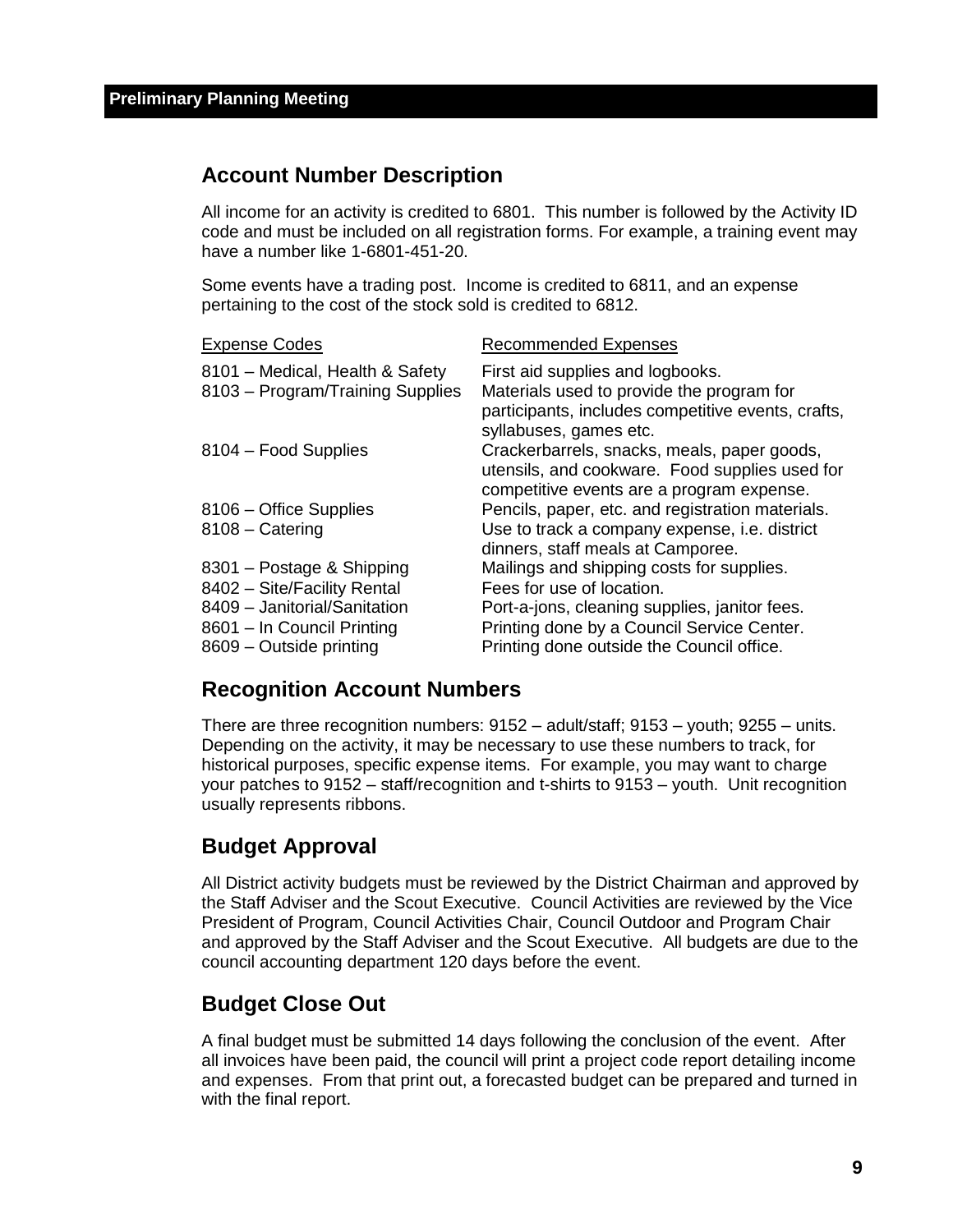## *Budget Form*

## *Budget Form*

| Central Georgia Council #096                           |                        |                     | Boy Scouts of America |
|--------------------------------------------------------|------------------------|---------------------|-----------------------|
|                                                        | <b>Activity Budget</b> |                     |                       |
| District/Council:                                      |                        |                     |                       |
|                                                        |                        | Budget Prepared by: |                       |
|                                                        |                        |                     |                       |
| Activity Location:                                     |                        | Approved by:        |                       |
|                                                        |                        |                     |                       |
| <b>INCOME</b>                                          | <b>LAST YEAR</b>       | PROPOSED BUDGET     | <b>ACTUAL</b>         |
| Registration Fee - Youth _____(#) at _____<br>(Fee)    |                        |                     |                       |
| Late Registration Fee - Youth _____(#) at ______ (Fee) |                        |                     |                       |
| Registration Fee- Adult<br>(Fee)<br>_(#) at __         |                        |                     |                       |
| Late Registration Fee- Adult _____(#) at _<br>(Fee)    |                        |                     |                       |
|                                                        |                        |                     |                       |
| 6811- Trading Post Sales                               |                        |                     |                       |
| 6812- Trading Post Cost of Sales                       | \$(                    | \$(                 | \$(                   |
| Other Income                                           |                        |                     |                       |
| <b>TOTAL INCOME</b>                                    |                        |                     |                       |
|                                                        |                        |                     |                       |
| <b>EXPENSES</b>                                        |                        |                     |                       |
| 8101- Medical, Health & Safety Supplies                |                        |                     |                       |
| 8103- Program/Training Supplies                        |                        |                     |                       |
| 8104- Food Supplies                                    |                        |                     |                       |
| 8106- Office Supplies                                  |                        |                     |                       |
| 8108- Catering                                         |                        |                     |                       |
| 8301- Postage & Shipping                               |                        |                     |                       |
| 8402- Site/Facility Rental                             |                        |                     |                       |
| 8409- Janitorial/Sanitation                            |                        |                     |                       |
| 8601- In Council Printing                              |                        |                     |                       |
| 8609- Outside Printing                                 |                        |                     |                       |
| 9152- Recognition- Adult/Staff                         |                        |                     |                       |
| 9153- Recognition- Youth                               |                        |                     |                       |
| 9155- Recognition- Units                               |                        |                     |                       |
| 9431- Other Expenses                                   |                        |                     |                       |
| <b>SUBTOTAL</b>                                        |                        |                     |                       |
| Admin. Expenses 20% of income                          |                        |                     |                       |
| Contingency Fund (10%)                                 |                        |                     |                       |
| <b>SUBTOTAL</b>                                        |                        |                     |                       |
| 9322- Liability Insurance \$1.00 per person            |                        |                     |                       |
| <b>TOTAL EXPENSES</b>                                  |                        |                     |                       |
| <b>DIFFERENCE</b>                                      |                        |                     |                       |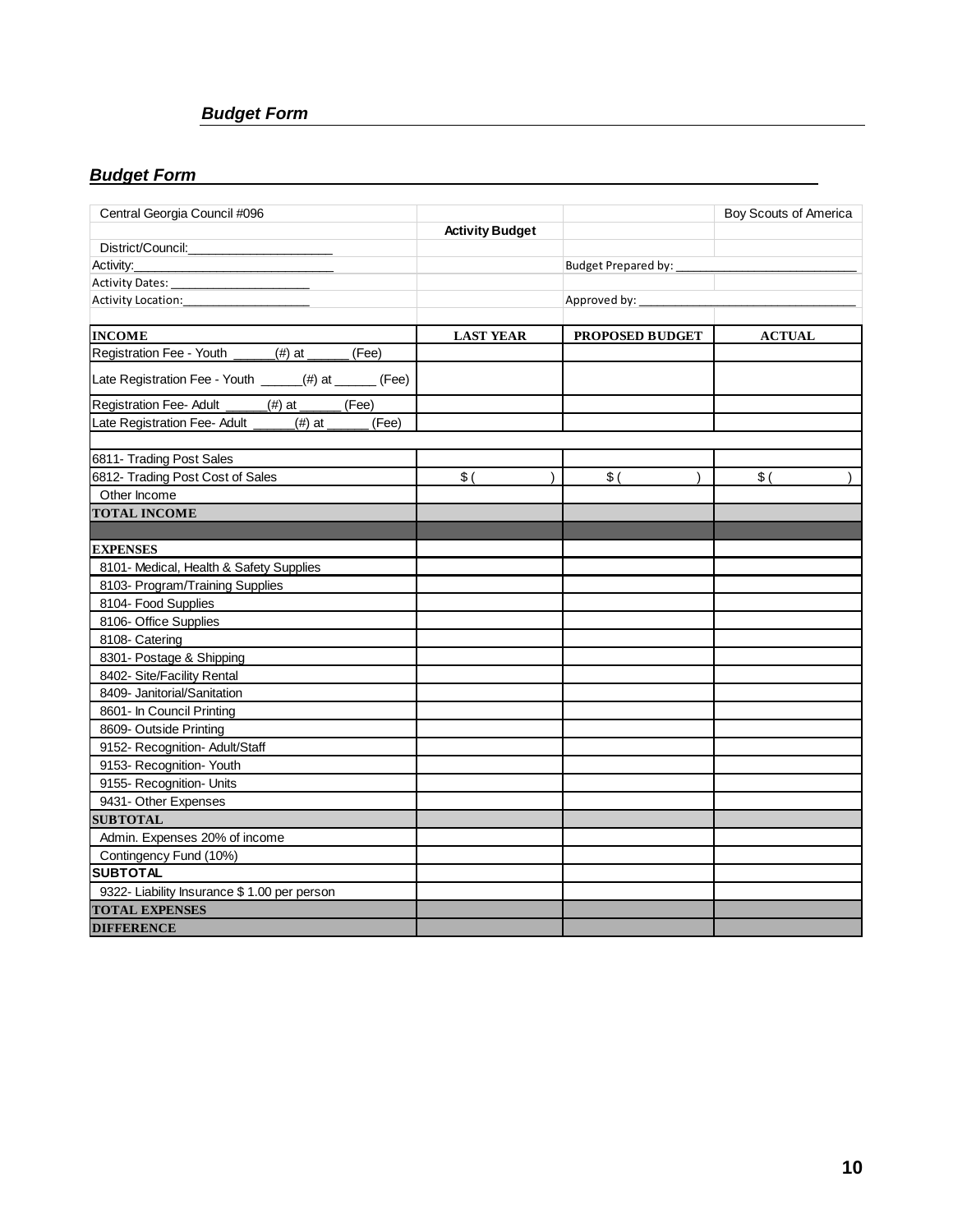## **Review Purchasing Procedures**

The Chairman and Staff Adviser will thoroughly go over the purchasing procedures for the event. According to the budget, who will spend how much and for what? These procedures are described in Chapter 6.

## **Complete Initial Request to Purchase Forms**

As described in the purchasing procedures, Chapter 6, it may be possible for many of the purchases to be identified early on and should be submitted with the budget. Items like patches, port-o-potties, facility rentals, etc. are standard items and can be approved early.

## **Establish a Plan for Promoting the Event**

Without a good promotion plan, many events fail. As the saying goes "People who fail to plan, plan to fail." Promotion is the key to any good event. Chapter 4 will assist in the development of promotional materials.

## **Review Staffing Needs**

Each event requires a different number of staff. Of course the more staff you have, the less the workload. In all cases, be sure that for each position recruited there is a job description prepared.

## **Set up Committee Meeting Schedule**

Like your backdating schedule, it is important to identify early on dates and locations of staff meetings. This will help your staff schedule their time for your event. Be sure to include checkpoint meetings with the Chairman and the Staff Adviser.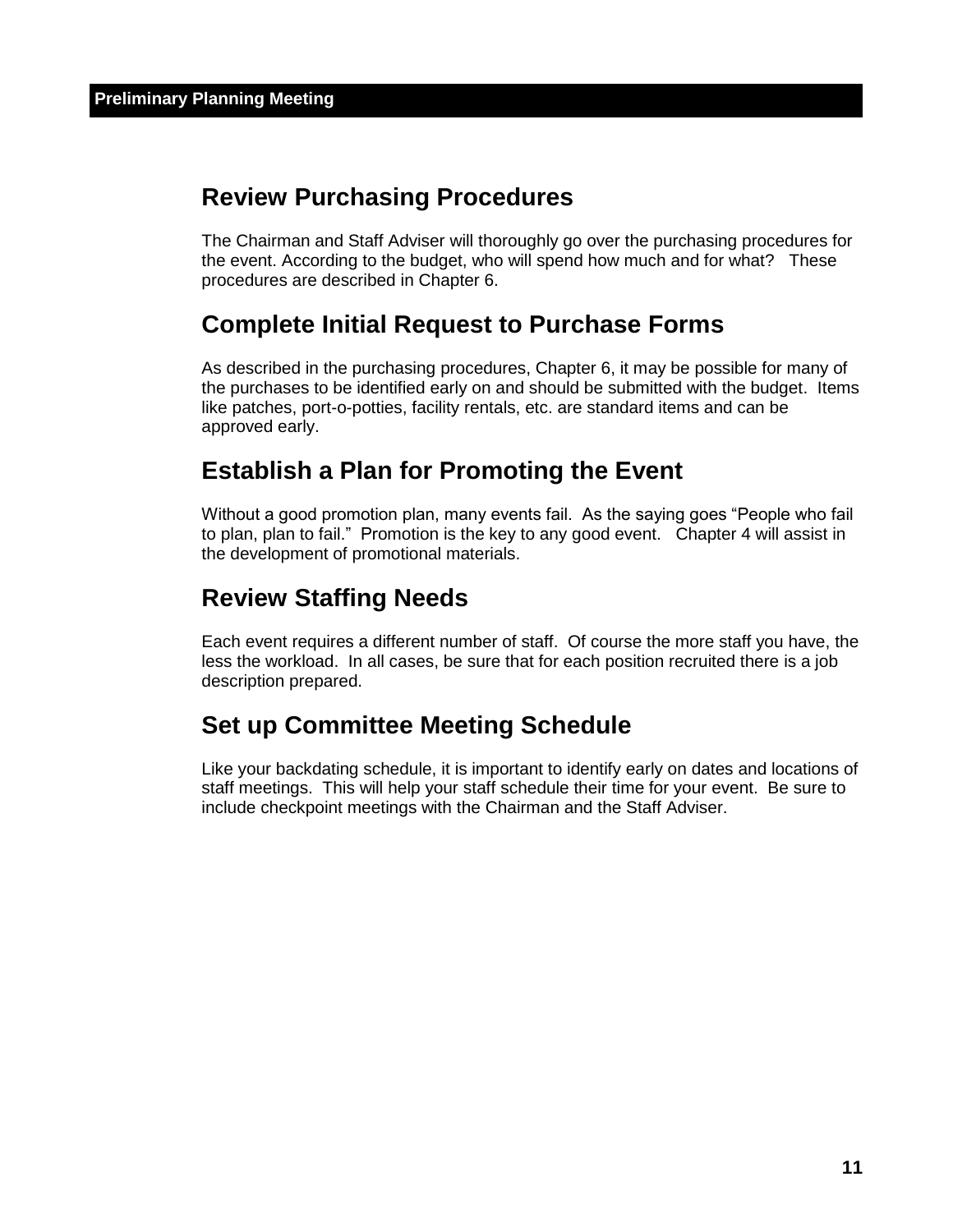

# **EVENT PROMOTION**

Early and attractive promotional materials will make an impact in the success of the event. The largest mistake an activity can make is late promotion to unit leaders. Unit leaders are busy, and their unit schedules fill quickly. If you want participants, then you must assist unit leaders in their planning process.

## **Draft Promotion Materials**

Before a flyer can be distributed at roundtable or mailed to unit leaders, it must first meet a set of standards and be approved by the Staff Adviser. Listed in this chapter are guidelines to help in producing your promotion piece.

## **Design Standards**

When designing a flyer, be sure to include the following pieces of information:

- $\div$  A flyer has two parts activity information and registration form. Divide your flyer so that the participant can keep the information and return the registration form.
- ❖ The activity name should be included in both sections.
- $\div$  The activity information should include who, what, when, where, cost, what to bring, refund policy, registration deadline, and contact name and telephone number. Be sure to include the Staff Adviser work telephone number and extension.
- $\div$  The registration form must include: activity name, registration deadline, unit number and district, who to make payment to, return address, payment method, participant name and/or unit contact person with phone numbers, and total fees paid.

## **Payment Methods**

Payments can be made using three methods: Cash, Check, or Credit Card. Checks must be made payable to **Central Georgia Council, BSA,** or **CGC-BSA**.

## **Return Address**

Under no circumstances can registration forms be returned to an address of a volunteer. All registration forms must be receipted and submitted to the council office. This policy protects the volunteer in cases of refunds and participant inquires. Copies of all registration forms will be included in an activity folder at the council office, and can be accessed by the activity committee and the District Executive.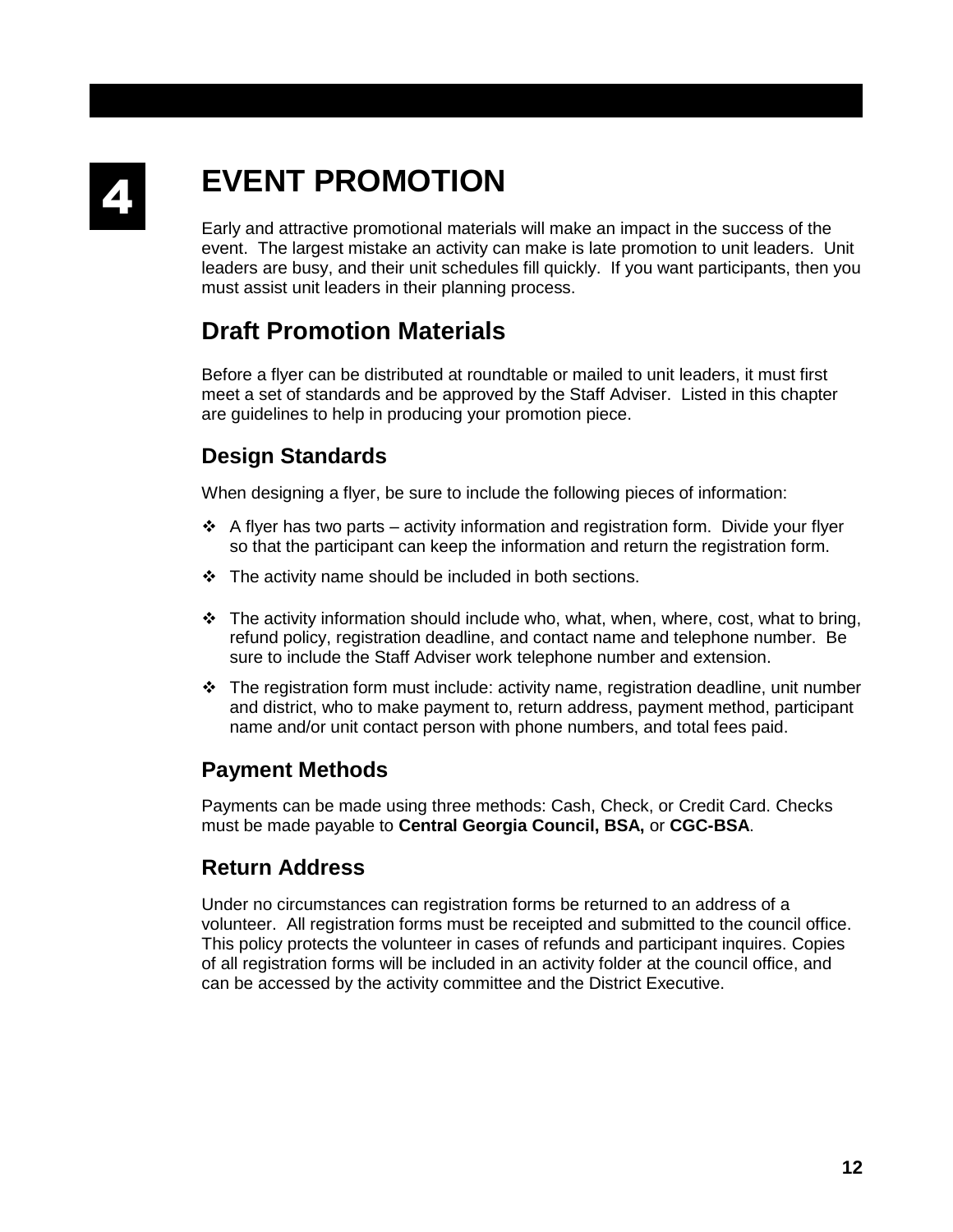## *Sample Training Flyer*

| CENTRAL GEORGIA COUNCIL<br><b>DISTRICT NAME</b>             |                                                                                                                                                                                |                                       |                                                                                                                                          |                              |                                                    |                   | <b>BOY SCOUTS OF AMERICA</b>                                                                                                                                                               |
|-------------------------------------------------------------|--------------------------------------------------------------------------------------------------------------------------------------------------------------------------------|---------------------------------------|------------------------------------------------------------------------------------------------------------------------------------------|------------------------------|----------------------------------------------------|-------------------|--------------------------------------------------------------------------------------------------------------------------------------------------------------------------------------------|
|                                                             | <b>CUB SCOUT BASIC LEADER TRAINING</b>                                                                                                                                         |                                       |                                                                                                                                          |                              |                                                    |                   |                                                                                                                                                                                            |
|                                                             |                                                                                                                                                                                |                                       |                                                                                                                                          |                              |                                                    |                   |                                                                                                                                                                                            |
| <b>WHAT?</b>                                                |                                                                                                                                                                                |                                       | An invitation to all Tiger, Cub, Webelos, and Pack Adult Leaders                                                                         |                              |                                                    |                   |                                                                                                                                                                                            |
| WHERE?                                                      |                                                                                                                                                                                |                                       | Camp Benjamin Hawkins   2251 Boy Scout Road, Byron, Georgia                                                                              |                              |                                                    |                   |                                                                                                                                                                                            |
| <b>WHEN?</b>                                                |                                                                                                                                                                                | Saturday, March 11, 2000              |                                                                                                                                          |                              |                                                    |                   |                                                                                                                                                                                            |
| <b>TIME?</b>                                                | 8:00 A.M.<br>8:30 A.M.<br>2:30 P.M.                                                                                                                                            | Registration<br>Sessions Begin<br>End |                                                                                                                                          |                              |                                                    |                   |                                                                                                                                                                                            |
| COST?                                                       |                                                                                                                                                                                |                                       | \$8.00; Walk-ins \$10.00 Refunds not available for no shows.<br>Fee includes morning refreshments, Lunch, "Trained" patch, and handouts. |                              |                                                    |                   |                                                                                                                                                                                            |
| <b>REQUIRED:</b>                                            |                                                                                                                                                                                | Please wear your Cub Scout Uniform.   |                                                                                                                                          |                              |                                                    |                   | Enthusiasm, willingness to learn, Cub Scout Leader Handbook, notepaper and writing utensils.                                                                                               |
| <b>NOTES:</b>                                               | Please view the Cub Scout Fast Start Training video before participating. No coffee or<br>smoking on church premises. This is an adults only event, childcare is not provided. |                                       |                                                                                                                                          |                              |                                                    |                   |                                                                                                                                                                                            |
|                                                             | QUESTIONS? Call ________(Cub Training Chair) at 555-5555 or ________(Adviser) at 743.9386 x___.                                                                                |                                       | Registration Deadline: March 8, 2000 at 4:30 p.m. at the Council Service Center                                                          |                              |                                                    |                   |                                                                                                                                                                                            |
| <sup>i</sup> Detach                                         | Pack # __________ District __________                                                                                                                                          |                                       |                                                                                                                                          |                              |                                                    |                   | <b>DISTRICT NAME CUB BASIC LEADER TRAINING</b><br>March 11, 2000                                                                                                                           |
| 1)<br>$\overline{2)}$<br>$\overline{3)}$<br>$\overline{4)}$ | <b>Print Name</b>                                                                                                                                                              | <b>Position** Address</b>             |                                                                                                                                          |                              | City / Zip<br><u> 1989 - John Stone Barnett, s</u> |                   | <b>Phone Number</b><br><u> 1990 - Jan James James James James James James James James James James James James James James James James J</u><br><u> 1999 - Jan James, politik (f. 1989)</u> |
| $\overline{5)}$                                             |                                                                                                                                                                                |                                       |                                                                                                                                          |                              |                                                    |                   |                                                                                                                                                                                            |
|                                                             | Den Leader - DL; Assistant - DA; Webelos Leader - WL; Assistant - WA; Tiger Cub Leader - TC                                                                                    |                                       |                                                                                                                                          |                              |                                                    |                   | **Codes: Cubmaster - CM; Assistant - CA; Committee Chairman - CC; Member of Committee - MC; Parent - PA                                                                                    |
|                                                             | Pack Leaders X \$8.00<br>Walk-ins<br>X \$10.00                                                                                                                                 | Total Due: \$                         | $=$ \$ Credit Account # 1-6801-364-20                                                                                                    | ( ) Check<br>( ) Credit Card |                                                    | <b>Return To:</b> | <b>Make Check Payable and</b><br>Central Georgia Council<br>Boy Scouts of America                                                                                                          |
| Card #                                                      |                                                                                                                                                                                |                                       |                                                                                                                                          |                              |                                                    |                   | 4335 Confederate Way<br>Macon, GA 31217                                                                                                                                                    |
|                                                             |                                                                                                                                                                                |                                       |                                                                                                                                          |                              |                                                    |                   | (478)743.9386 Fax-(478)745.2686                                                                                                                                                            |
|                                                             |                                                                                                                                                                                |                                       |                                                                                                                                          |                              |                                                    |                   |                                                                                                                                                                                            |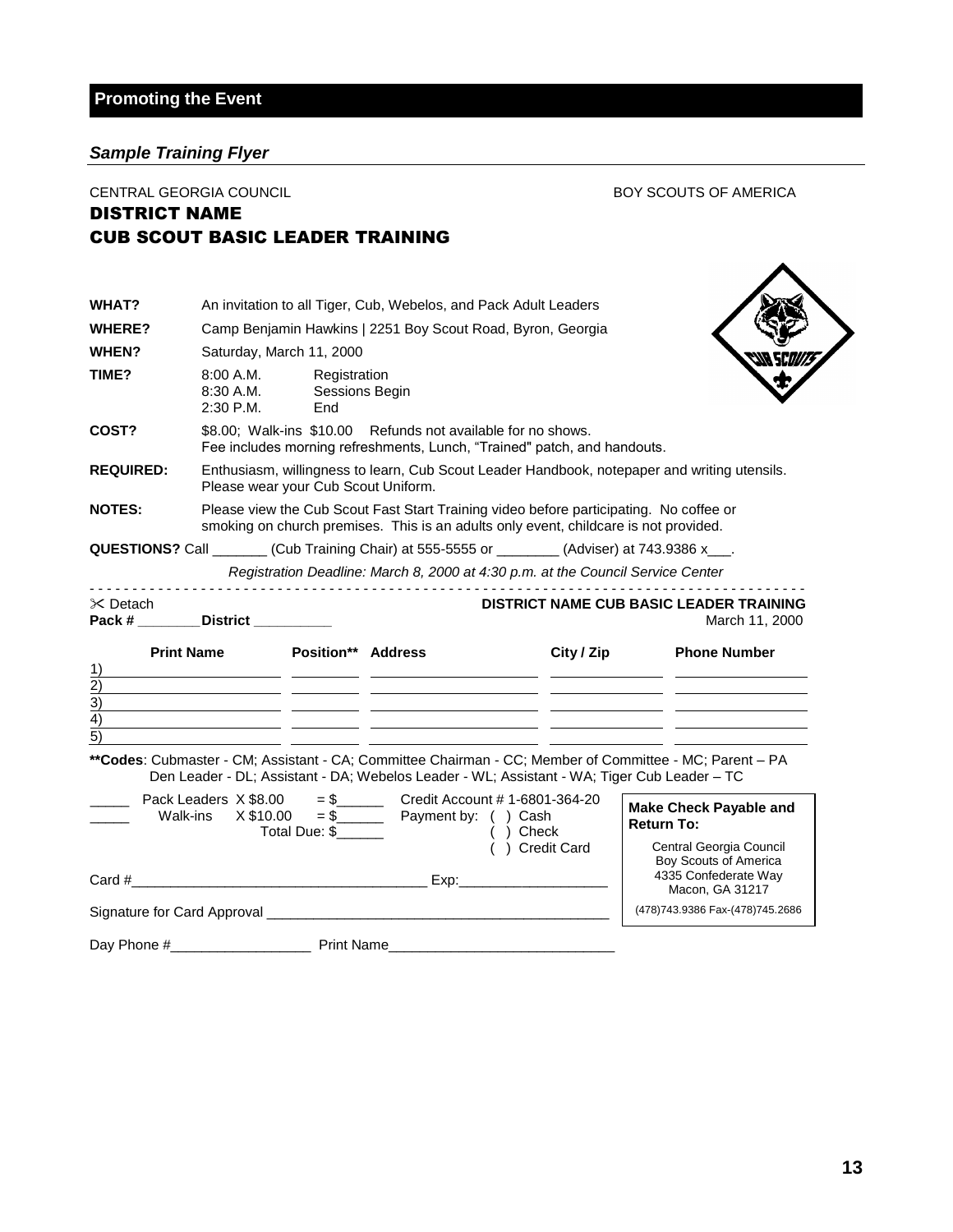## **Refund Policy**

It is the policy of the Central Georgia Council, that all fees are transferable but not refundable. However, refunds may be requested in writing, prior to the event for unforeseen circumstances. Failure to participate in an activity does not warrant a refund. See the Council Refund Policy (online).

## **Secure Council Approval of Promotional Flyer**

Before flyers can be distributed or mailed, the Staff Adviser for the event must approve all promotional materials. If the flyer meets the standards as outlined in this chapter, then work orders can be processed for printing and mailing.

## **Opening An Activity**

To officially conduct an event, an activity must be opened in the council office. An activity is considered "open" when an approved budget and promotional flyer is submitted to the council.

Registration fees will be logged daily by a council staff member, and may be reviewed in person, mailed, or by telephone. Copies of registration information may be made by the responsible volunteer or staff adviser during office hours.

## **Distributing Promotional Materials**

To adequately promote the event, promotional flyers should be distributed at the council office, roundtable, and mailed (if budgeted for) to unit leaders. A copy of the flyer must also be given to the front desk of the council service center in your area to be included in an information binder.

## **Work Orders**

To request printing, complete a work order and submit to the office manager. Copies, collating, stapling, etc. can be provided for the event at a greatly reduced rate as compared to outside printing.

Be sure that adequate time is made available prior to your deadline for printing and mailing. Please allow three weeks to stuff a mailing and taken to the post office.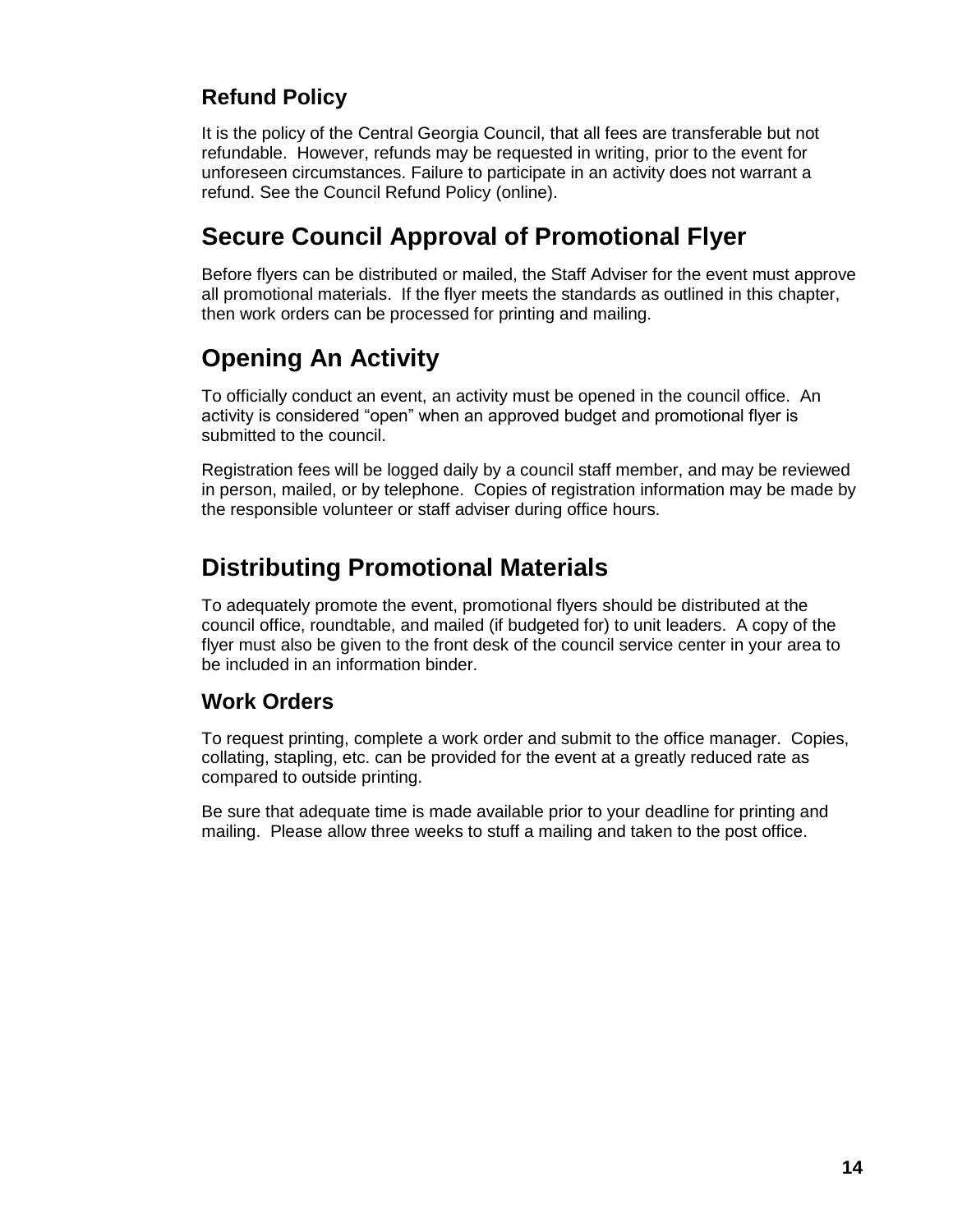# 5

# **Conduct Activity Planning Meetings**

Periodic staff meetings will help to keep members informed, trained, and on track to completing their tasks. A staff meeting schedule should be included on your backdating schedule and with each staff member's job description.

## **Review Purchasing Procedures**

As the activity chairman, you are responsible for the maintenance and accounting of the activity budget. It is important to review the purchasing procedures with all staff members purchasing supplies for the event.

## **Making Purchases**

The following procedures have been established to assist council and district activity & event chairmen and their committees to properly account for all transactions regarding an event.

## **Purchasing Procedures**

Before any purchases can be made, a Request to Purchase Form must be completed and a Purchase Order returned to the person doing the purchasing. Expenses for the activity must be pre-approved by the council. The Council accounting department verifies if the amount of the request falls within the activity budget expense line, and that such purchases are in direct benefit of the event and to participants. For instance, purchasing large material items, like Dutch ovens, canopies, gas stoves, etc. are not always a direct benefit to the Scouts. In addition, these are council property items and must be included in the council inventory.

Purchases may be made in the following ways: Purchasing from a vendor, purchases made by a volunteer or council staff member, purchases made by a council check, and cash advances to volunteers or council staff members.

## **Purchasing From A Vendor**

This is the preferred method of purchasing. A Purchase Order will be issued in the name of an established vendor who will later invoice the council for payment. A list of vendors is available for the staff adviser or from the council accounting department. To make the purchase, a copy of the purchase order is presented to the vendor. The vendor will provide a receipt that must be returned to the council office, attached to a second copy of the purchase order.

In some cases where supplies are ordered from a catalog, a copy of the packing slip must be returned along with the second copy of the purchase order. This informs the accounting department that these items were received and that payment can be made.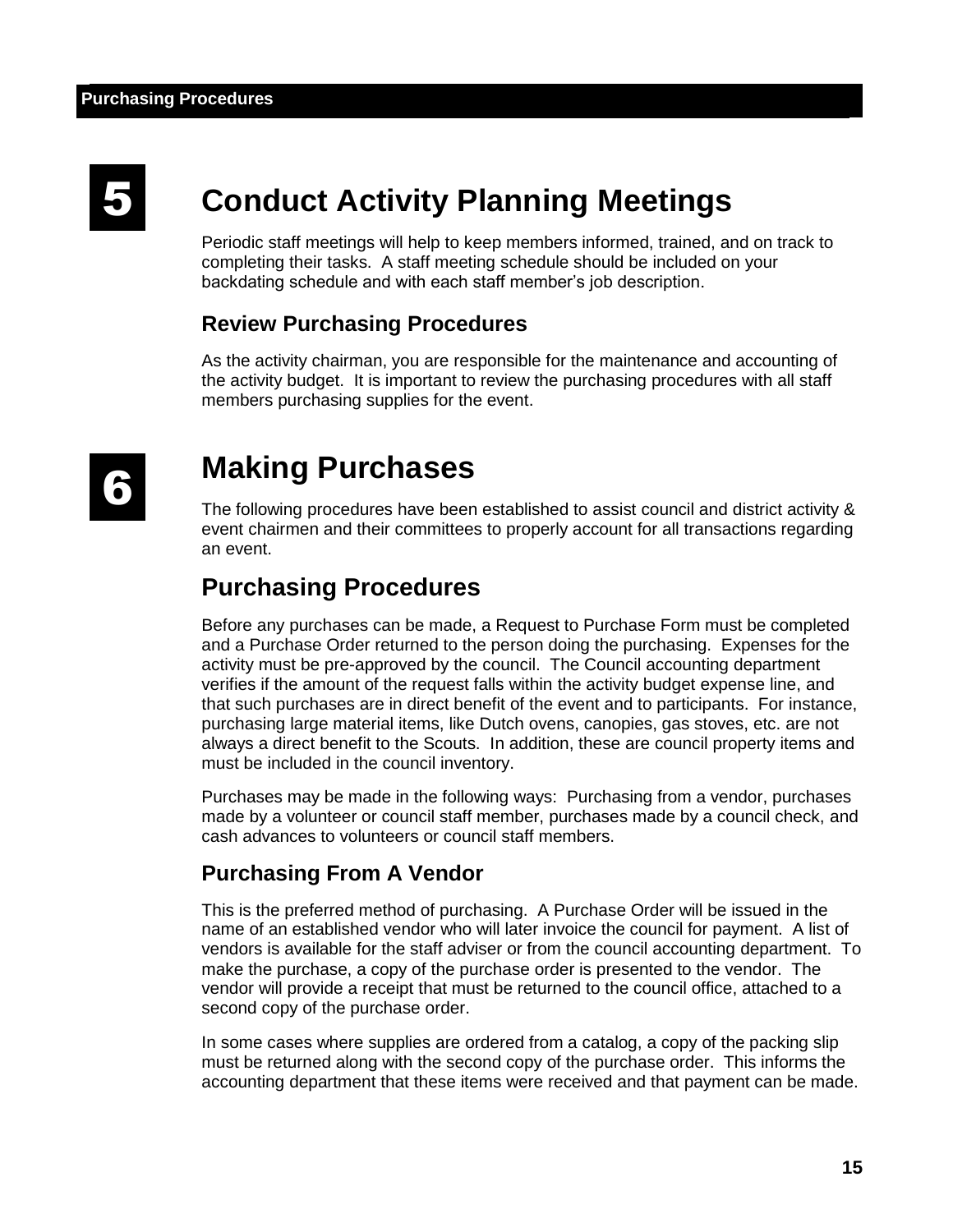## **Purchases Made By A Person**

Before any purchases can be made, a "Request to Purchase Form" must be completed. Once approved a Purchase Order will be issued in the name of the person allowing them to spend up to the maximum amount of the Purchase Order. To make a purchase, the person must spend his or her own money. Receipts are returned, with a copy of the Purchase Order, to the accounting department for reimbursement. No purchases can be made without having an approved Purchase Order. *No reimbursement for funds expended without an approved Purchase Order will be made.* Although this is the second best method, it does require persons to advance their own money for later reimbursement.

## **Purchases Made By A Council Check**

Checks can be issued to vendors who will not extend credit to the council or for items such as site rental or catering deposits. Back up documentation (signed contract, vendor's cost estimate, etc) must be submitted with the check request.

## **Cash Advances To A Person**

Checks up to \$250 can be issued to a person to pay for "petty cash" expenses. Petty cash expenses are purchases made during the event to supplement materials for higher than expected attendance, unforeseen needs, or emergencies. This method is also not preferred because it is often difficult to get an accounting for the expenses, obtain receipts and any remaining cash in a timely way following the event. To use this method, the person receiving the advance must account for the funds no later than seven days following the event. Failure to comply will result in ineligibility for future check requests, Purchase Orders or reimbursements. An IRS 1099 statement will be sent to all individuals not closing out petty cash advances by December 31 of that year.

## **Request to Purchase Forms**

To use any of the above purchasing methods, a person must first complete a Request to Purchase form. This form must include to whom the purchase order will be issued, the date purchase order is needed, a listing of the items to be purchased, the budget account number to credit the purchases, and a signature. Do not forget to add estimated taxes and shipping charges. The form is then submitted to the activity staff adviser who then submits it to the council bookkeeping department.

Upon approval, an official Purchase Order, is returned to the person making the purchase, with a spending limit. **At no time during this process can purchases be made until an official Purchase Order is issued.** Please allow at least one week for processing a Request to Purchase Form.

The Purchase Request Form must be filled out completely with a detailed listing of the items you wish to purchase and their approximate cost. Items purchased that were not listed, and any amount over the spending limit will not be reimbursed. Can additional Request to Purchase forms be submitted for additional purchases? Yes! If you see that you are getting close to exceeding your spending limit, submit a new request, wait for approval, and then continue purchasing.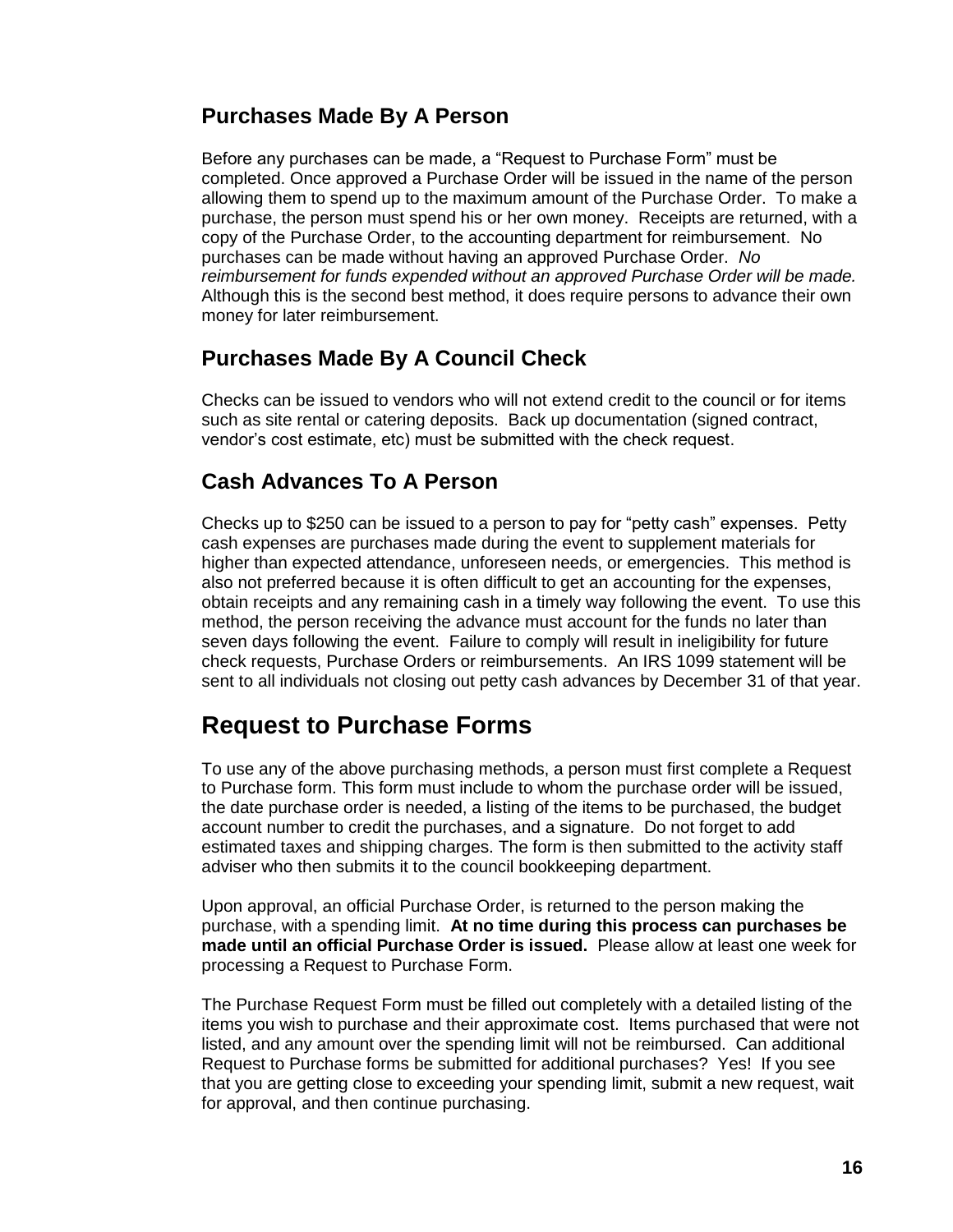## **Purchasing Procedures**

### *Request to Purchase Form*

|      |                                                               | <b>Request for Authorization to Purchase</b> |                                     |           |  |
|------|---------------------------------------------------------------|----------------------------------------------|-------------------------------------|-----------|--|
|      | Date: ____________________________                            |                                              |                                     |           |  |
|      |                                                               |                                              | Amount: ______________              |           |  |
| Qnty | Description                                                   | Unit Cost                                    | Total                               | Account # |  |
|      |                                                               |                                              |                                     |           |  |
|      |                                                               |                                              |                                     |           |  |
|      | _____ Check Request                                           |                                              | ____ Petty Cash given upon approval |           |  |
|      |                                                               |                                              |                                     |           |  |
|      |                                                               |                                              |                                     |           |  |
|      |                                                               |                                              |                                     |           |  |
|      |                                                               |                                              |                                     |           |  |
|      |                                                               |                                              |                                     |           |  |
|      | ____ Activity budget has already been submitted and approved. |                                              |                                     |           |  |
|      | <b>Staff Advisor Approval</b>                                 | <b>Scout Executive</b>                       |                                     |           |  |
|      |                                                               |                                              |                                     |           |  |

## **Purchase Orders**

Upon approval of the Request to Purchase Form, an official Purchase Order will be issued to the person purchasing the supplies. This form is used to keep track of expenditures against the budget. To be reimbursed it will be necessary to attach receipts to the original PO and submit them to the council accounting department.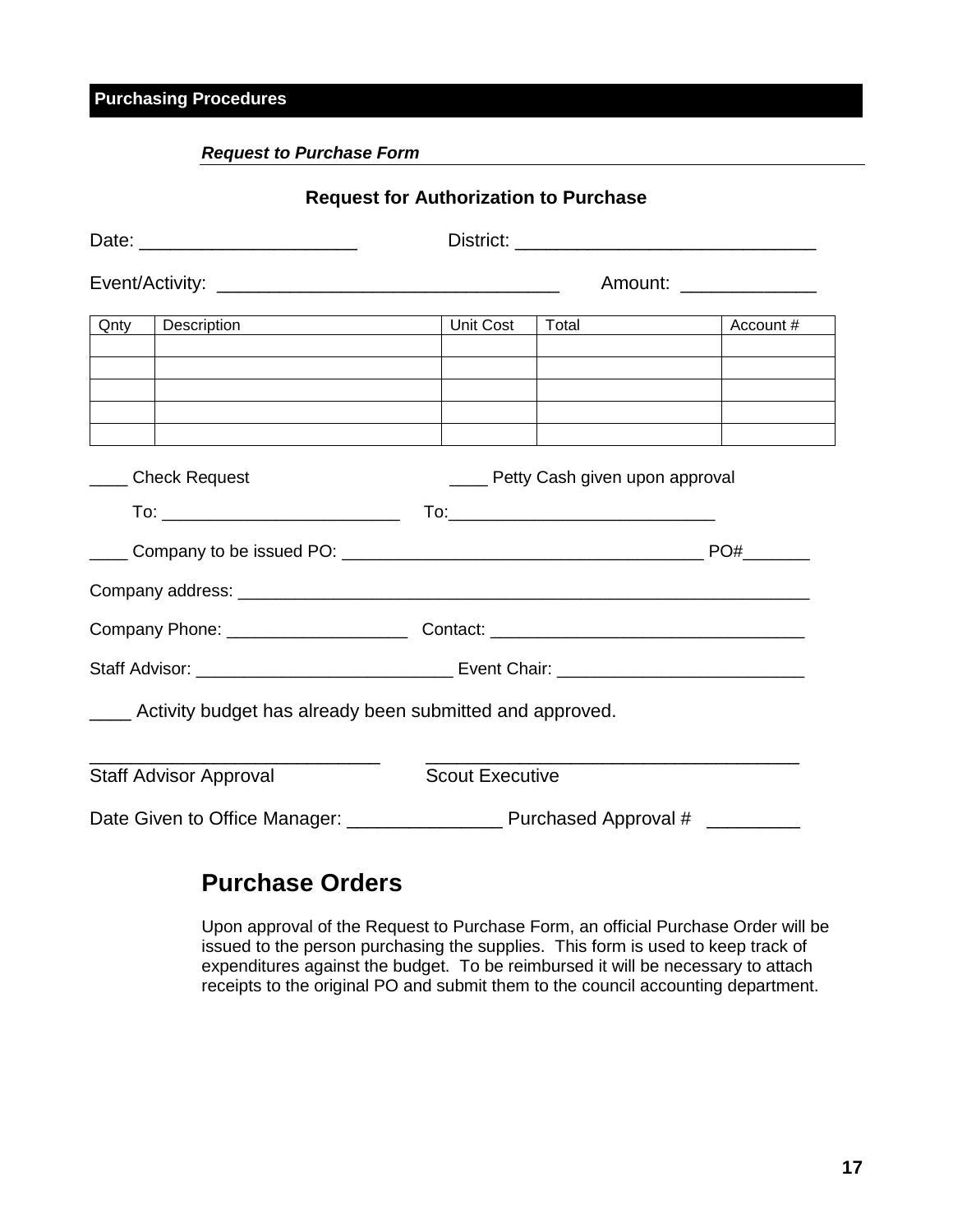## **Vendors**

It is highly recommended that purchases be made with a vendor. It is the desire of the council to establish credit with a select group of vendors that provide common services for all activities. This will allow easier ordering, reduced pricing, and a relationship we can count on. Please check with your staff adviser for a list of established vendors in your area.

## **Establishing A New Vendor**

If you find a vendor in your area that you would like to work with, please inform the council accounting department and they will contact that vendor to establish a relationship. At no time may a volunteer negotiate a contract without the council approval. This includes catering, patch orders, t-shirts, and rental fees.

## **Reduced Costs**

Everyone would like to save money for his or her activity. However, the cheapest price does not always mean the best. As stated before, if an established vendor has your purchase, we ask that you value this judgement and make your purchase using a purchase order. Allowing the council thirty days to pay a vendor helps everyone involved in Scouting. Reimbursing you thirty days later or longer is not a preferred way to do Scouting business.

## **Invoices and Statements**

Purchases made at established vendors will be paid by the council upon the receipt of an invoice from the vendor. A statement given to the person at the time of purchase is not a bill. However, some vendors like Smart & Final, engravers and caterers provide receipts in the form of an invoice and expect that they be returned to the council office. No payment to the vendor will be made until these "receipts" are turned into the council bookkeeping department. Therefore, with all purchases, please return receipts to the bookkeeping department as soon as the purchases are made. This will speed up reimbursements and payments to vendors.

## **Receiving Shipments**

All orders from catalogs, patches, t-shirts, etc. must be shipped to the Council Office. Be sure to add your district or activity name in the "In Care of Section" of the shipping address. In some cases where shipments are sent to a volunteer's home, the packing slip must be returned to show proof that items were received and payment can be made to the vendor.

## **Reimbursements**

Reimbursements for purchases made require that receipts be submitted with a copy of the purchase order. Turn in all paperwork no later than 7 days following the event. The council processes checks twice a month, on the  $15<sup>th</sup>$  and  $30<sup>th</sup>$  of the month. Receipts received three days before a check run may be authorized for reimbursement.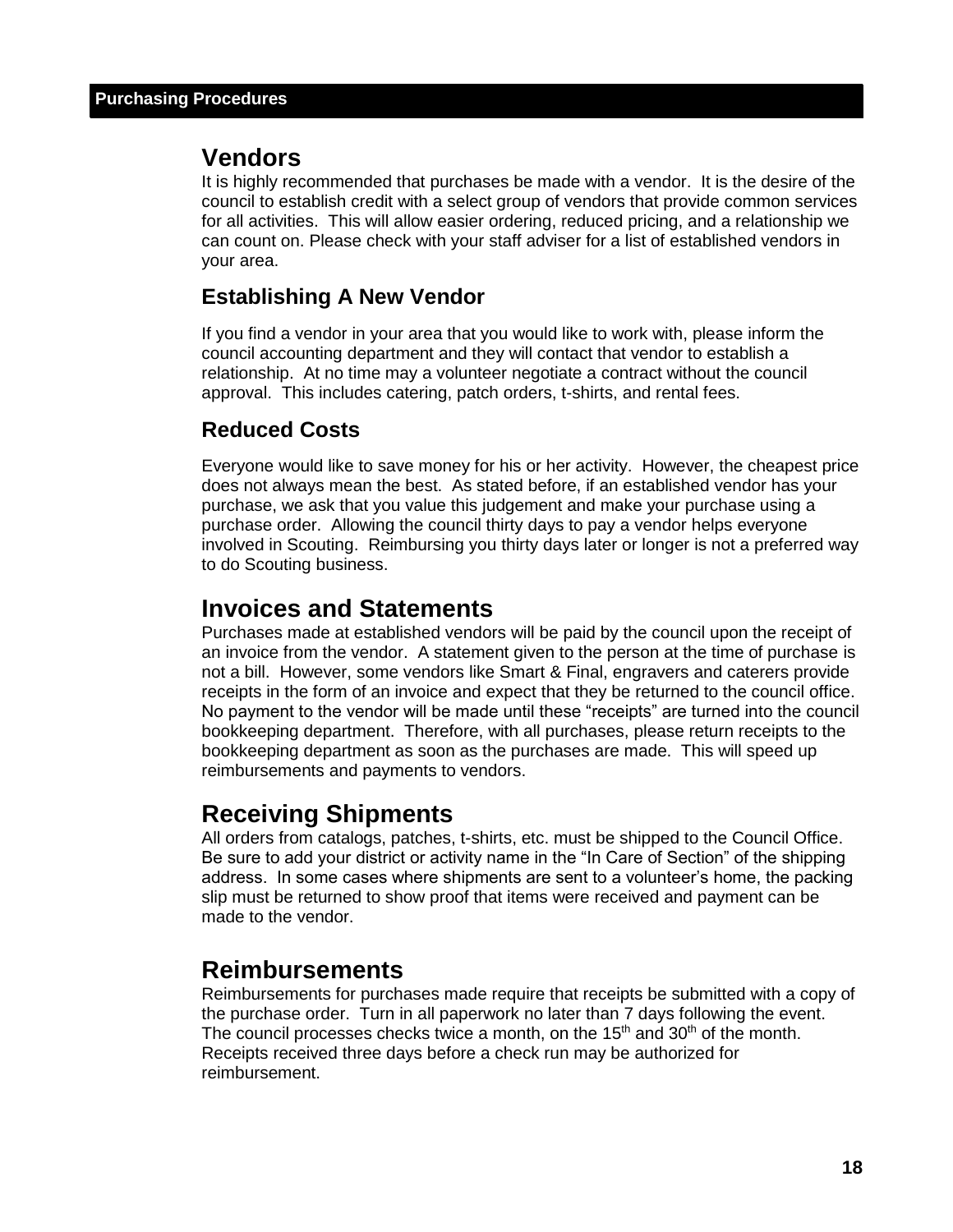## **Donations**

Donations of supplies, food, and cash can be a great benefit to an activity. Many times, they are budget-relieving items, and are greatly appreciated. However, it is important to receipt all donations received, and a copy should be included in the activity Folder. There are guidelines to be followed when donations are received: First, money saved in the budget or on a purchase order that was previously approved does not allow a person to purchase different items or go over the spending limit. In addition, if it is a cash donation, it must be properly receipted, see chapter 8, and deposited at the council service center. To use this donation, follow the same purchasing procedures as outlined above. Do not spend the cash just because you have it. If the donors contact the council with a tax relief request, the council will have no record of the gift and the donor will lose out on a much-appreciated contribution.

# **Conducting The Event**

If all goes well, you will have a full event and all purchases made. However experience shows that last minute walk ins, late registrants, and additional staff many require money collected at the event and the need for additional purchases of supplies.

## **Receipting Cash**

A Field Receipt book will be issued by the council service center for all events. Fees collected at the activity should be properly receipted. The receipt must include date, who from, the amount, if the payment was cash or check, the activity the payment was for, and a signature of the person collecting the money. Give the white copy to the customer.

Cash collected on site may not be used for purchases or reimbursements. The activity & event chairman may use a "petty cash" fund or a Purchase Order for last minute purchases. In addition, a "change fund" and cash drawer may be requested from a council service center for a small amount of cash to be used to make change at the event. It is important to track your cash drawer with field receipts.

Return the "change fund," cash drawer, Field Receipt copies, and fees collected within 7 days of the event to the council service center. The yellow copies from the receipt book should match the cash and checks being turned in.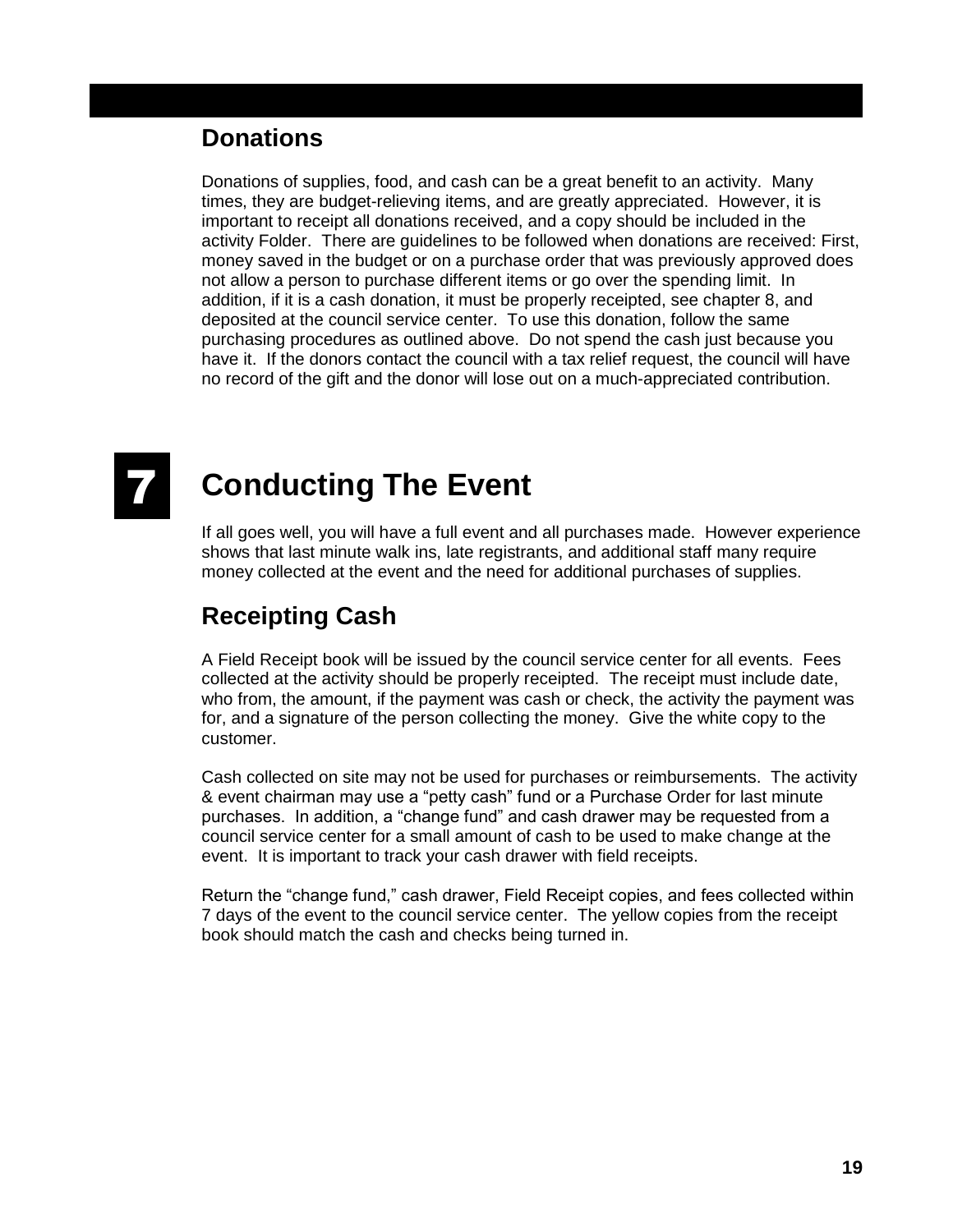## **Trading Post**

Conducting a trading post at an activity can be a blessing or a burden. The activity & event chairman and staff adviser will need to weigh the pros and cons of having a trading post at an event. Many times, the amount of work and time involved necessary to staff, stock, and operate a trading post out weighs the profits received. However, this may be just what the activity needs to provide that special program, or recognition item.

To conduct a trading post, ample supplies will be required. Using the purchasing procedures, items may be purchased for resale. Items from the Scout Shop may also be checked out on consignment. To maximize profits, return all items possible and then submit the receipts for reimbursement. Income generated from a trading post is credited to account number 6811 and receipts for the cost of the stock is charged to 6812 in the activity budget.

# 8

# **Closing Out The Activity**

This could be the most important step in planning and conducting the activity. Properly closing out an activity ensures that all transactions are final, bills are paid, reimbursements made, and recommendations given for improving next year's event.

It is imperative that all transactions are completed within 7 days of the event, and an evaluation completed by 14 days.

## **Final Transactions**

Immediately following the event:

- ❖ Turn in all cash payments received.
- $\div$  Turn in all vendor invoices and packing slips.
- $\div$  Turn in receipts for purchases made. Mark the receipts with the appropriate PO number, a check request is not necessary for reimbursement.
- ❖ Turn in any paperwork to be included in the Activity Folder as reference for next year.

## **Hosting An Evaluation Meeting**

One of the last responsibilities of the activity chairman is to conduct a summary meeting of the event. At this meeting the activity chairman will be able to properly evaluate the success of the event and seek recommendations for improvements for next year. Have the staff provide both positive and negative feedback. The chairman for next year would like to continue what is right and fix what is wrong.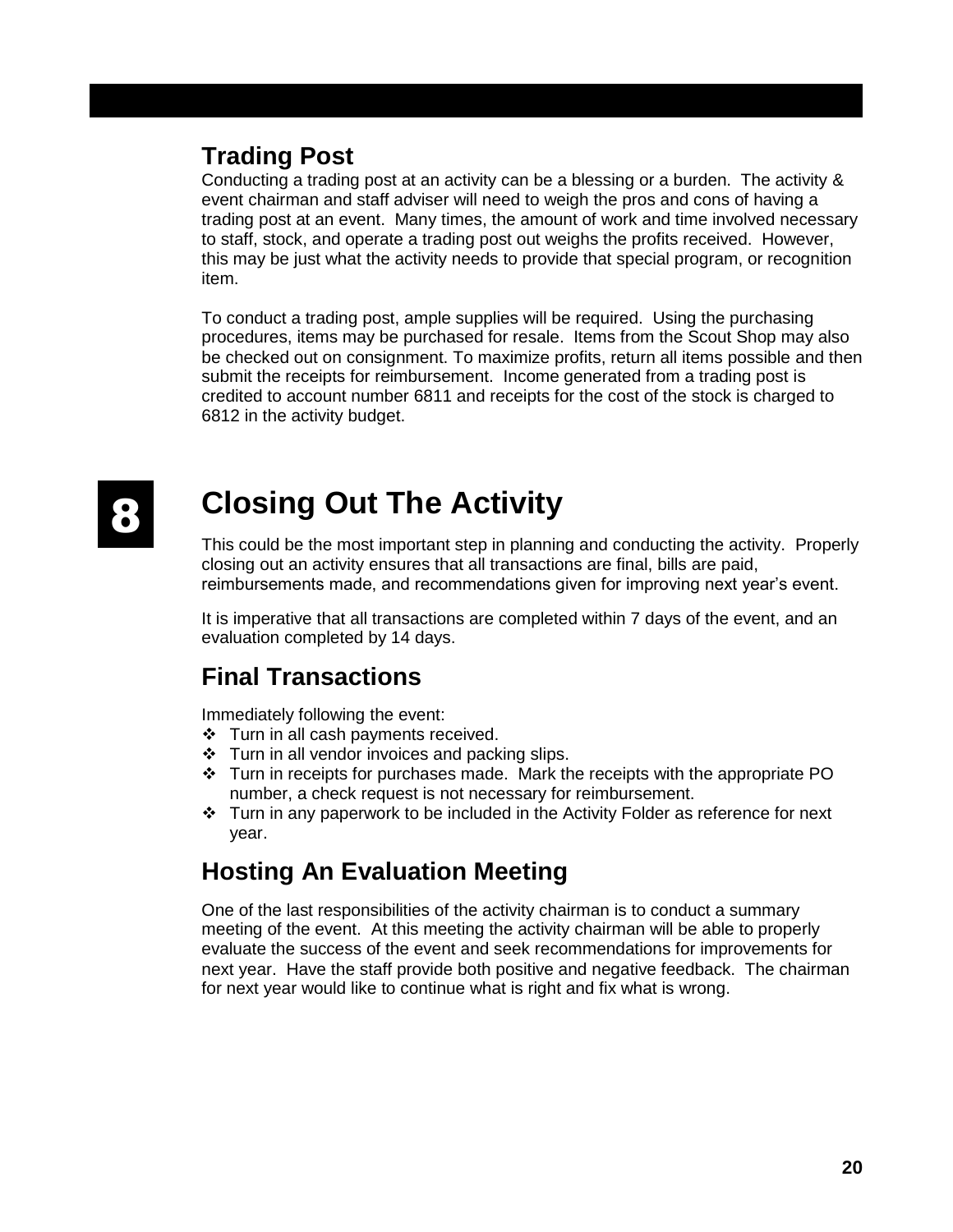# **Conclusion**

On behalf of the Central Georgia Council, thank you for chairing your activity & event. Your participation as chairman for a youth or adult program is significant to the success of the Scouting aims and methods. Together with volunteers and council staff, we are making a difference in the lives of youth and families.

By following these procedures outlined in this manual, every youth, adult, donor, and staff can rest assured that their money was well spent, managed and used properly for the benefit of all those involved in the activity.

Thank you again for your support, leadership and enthusiasm for the Scouting program.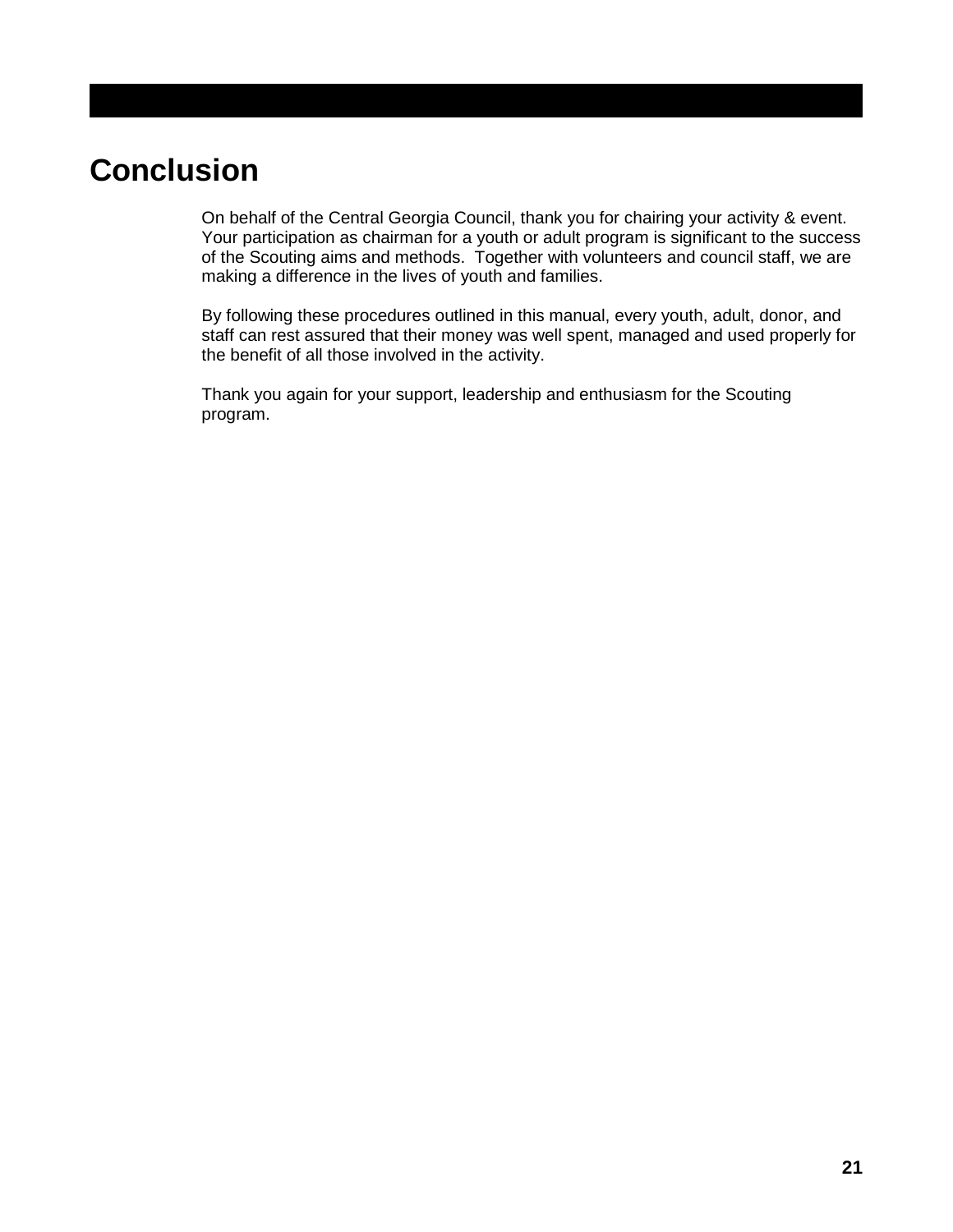

| Date Given to Support Staff: ___________________ |  |
|--------------------------------------------------|--|
|                                                  |  |
|                                                  |  |
|                                                  |  |
|                                                  |  |
|                                                  |  |

**Approval of Office Work Request before given to Support Staff:**

**Approved by: Date:** 

| <b>Type of Office Supply</b>    | Quantity | <b>Cost Per Office Supply</b>                   | <b>Total Cost</b> |
|---------------------------------|----------|-------------------------------------------------|-------------------|
| <b>Black Copies Only</b>        |          | .02                                             |                   |
| <b>Color Copies Only</b>        |          | .04                                             |                   |
| <b>Black Copies &amp; Paper</b> |          | Regular .03 / Legal .04                         |                   |
| Color Copies & Paper            |          | Regular .05 / Legal .06                         |                   |
| Envelopes Size 10               |          | .05                                             |                   |
| Envelopes Size 9 (reply)        |          | .09                                             |                   |
| Postcards                       |          | .10                                             |                   |
| Postage                         |          | .55 stamp / .50 meter / .15 Bulk/ .35 Post Card |                   |
| Invitations                     |          | .11                                             |                   |
| <b>Reply Cards</b>              |          | .03                                             |                   |
| <b>Outer Envelopes</b>          |          | .11                                             |                   |
| <b>Reply Envelopes</b>          |          | .07                                             |                   |
|                                 |          | <b>TOTAL</b>                                    | \$                |

**All color copies have to be approved by the Scout Executive through this work order before they can be printed. Holly, Kim, & April are the only ones who have access to the color copies/prints.**

Date Completed: Completed by:

Date Given to Accounting Specialist:

Date Accounting Specialist entered and charged: Initials:

**Account Number**  $\vert$  **Description**  $\vert$  **Amount**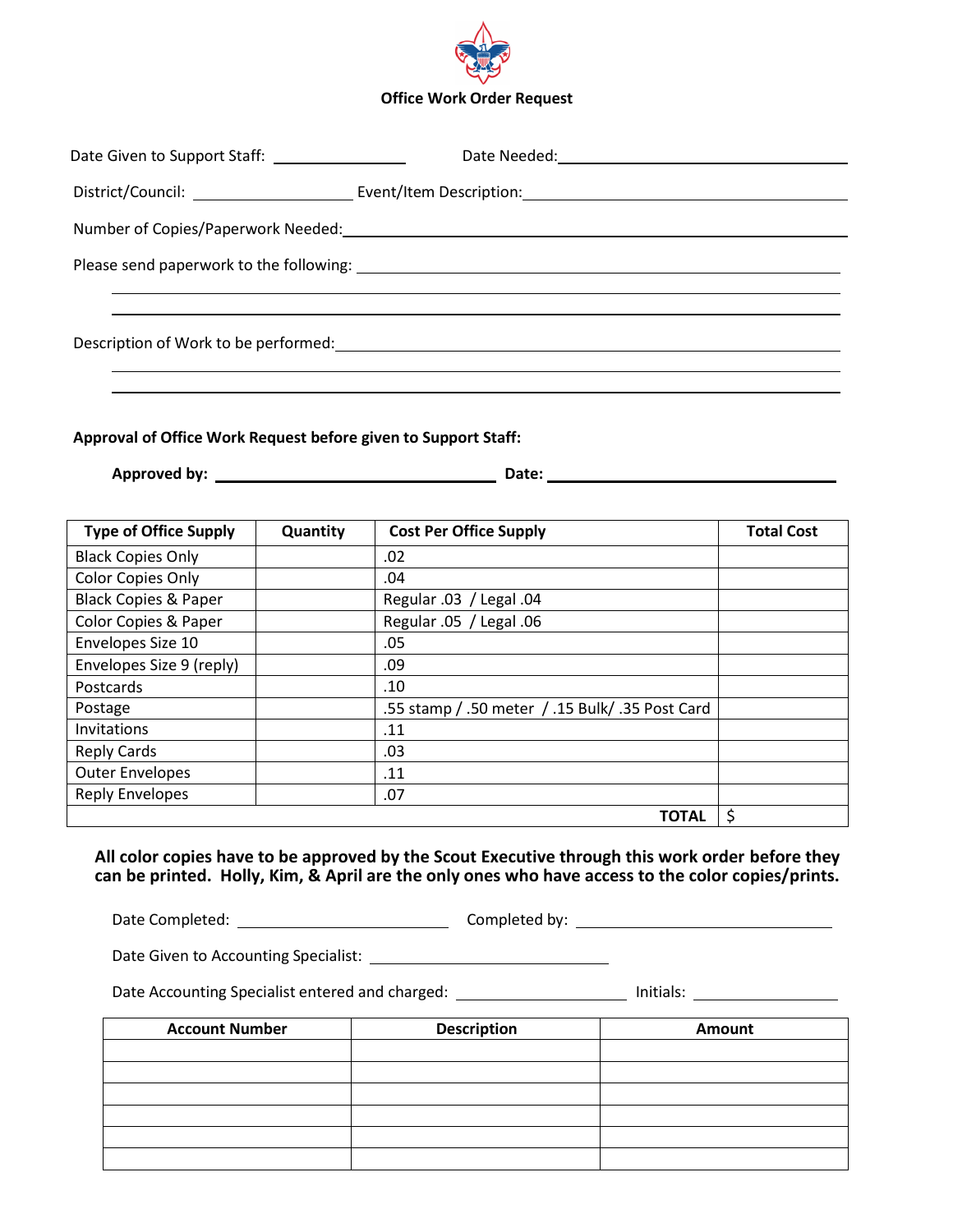| Central Georgia Council #096                                                                           | <b>Activity Budget</b> |                           | Boy Scouts of America |  |
|--------------------------------------------------------------------------------------------------------|------------------------|---------------------------|-----------------------|--|
|                                                                                                        |                        |                           |                       |  |
| Activity:<br>the control of the control of the control of the control of the control of the control of |                        |                           |                       |  |
| Activity Dates: Activity Dates:                                                                        |                        |                           |                       |  |
| Activity Location: Activity Location:                                                                  |                        | Approved by: Approved by: |                       |  |
| <b>INCOME</b><br>Registration Fee - Youth                                                              | <b>LAST YEAR</b>       | PROPOSED BUDGET           | <b>ACTUAL</b>         |  |
| $($ #) at<br>(Fee)                                                                                     |                        |                           |                       |  |
| Late Registration Fee - Youth ______(#) at ______ (Fee)                                                |                        |                           |                       |  |
| Registration Fee- Adult<br>(Fee)<br>$($ #) at                                                          |                        |                           |                       |  |
| Late Registration Fee- Adult<br>$(#)$ at<br>(Fee)                                                      |                        |                           |                       |  |
| 6811- Trading Post Sales                                                                               |                        |                           |                       |  |
| 6812- Trading Post Cost of Sales                                                                       | \$(                    | \$(                       | \$(                   |  |
| Other Income                                                                                           |                        |                           |                       |  |
| <b>TOTAL INCOME</b>                                                                                    |                        |                           |                       |  |
|                                                                                                        |                        |                           |                       |  |
| <b>EXPENSES</b>                                                                                        |                        |                           |                       |  |
| 8101- Medical, Health & Safety Supplies                                                                |                        |                           |                       |  |
| 8103- Program/Training Supplies                                                                        |                        |                           |                       |  |
| 8104- Food Supplies                                                                                    |                        |                           |                       |  |
| 8106- Office Supplies                                                                                  |                        |                           |                       |  |
| 8108- Catering                                                                                         |                        |                           |                       |  |
| 8301- Postage & Shipping                                                                               |                        |                           |                       |  |
| 8402- Site/Facility Rental                                                                             |                        |                           |                       |  |
| 8409- Janitorial/Sanitation                                                                            |                        |                           |                       |  |
| 8601- In Council Printing                                                                              |                        |                           |                       |  |
| 8609- Outside Printing                                                                                 |                        |                           |                       |  |
| 9152- Recognition- Adult/Staff                                                                         |                        |                           |                       |  |
| 9153- Recognition- Youth                                                                               |                        |                           |                       |  |
| 9155- Recognition- Units                                                                               |                        |                           |                       |  |
| 9431- Other Expenses                                                                                   |                        |                           |                       |  |
| <b>SUBTOTAL</b>                                                                                        |                        |                           |                       |  |
| Admin. Expenses 20% of income                                                                          |                        |                           |                       |  |
| Contingency Fund (10%)                                                                                 |                        |                           |                       |  |
| <b>SUBTOTAL</b>                                                                                        |                        |                           |                       |  |
| 9322- Liability Insurance \$1.00 per person                                                            |                        |                           |                       |  |
| <b>TOTAL EXPENSES</b>                                                                                  |                        |                           |                       |  |
| <b>DIFFERENCE</b>                                                                                      |                        |                           |                       |  |